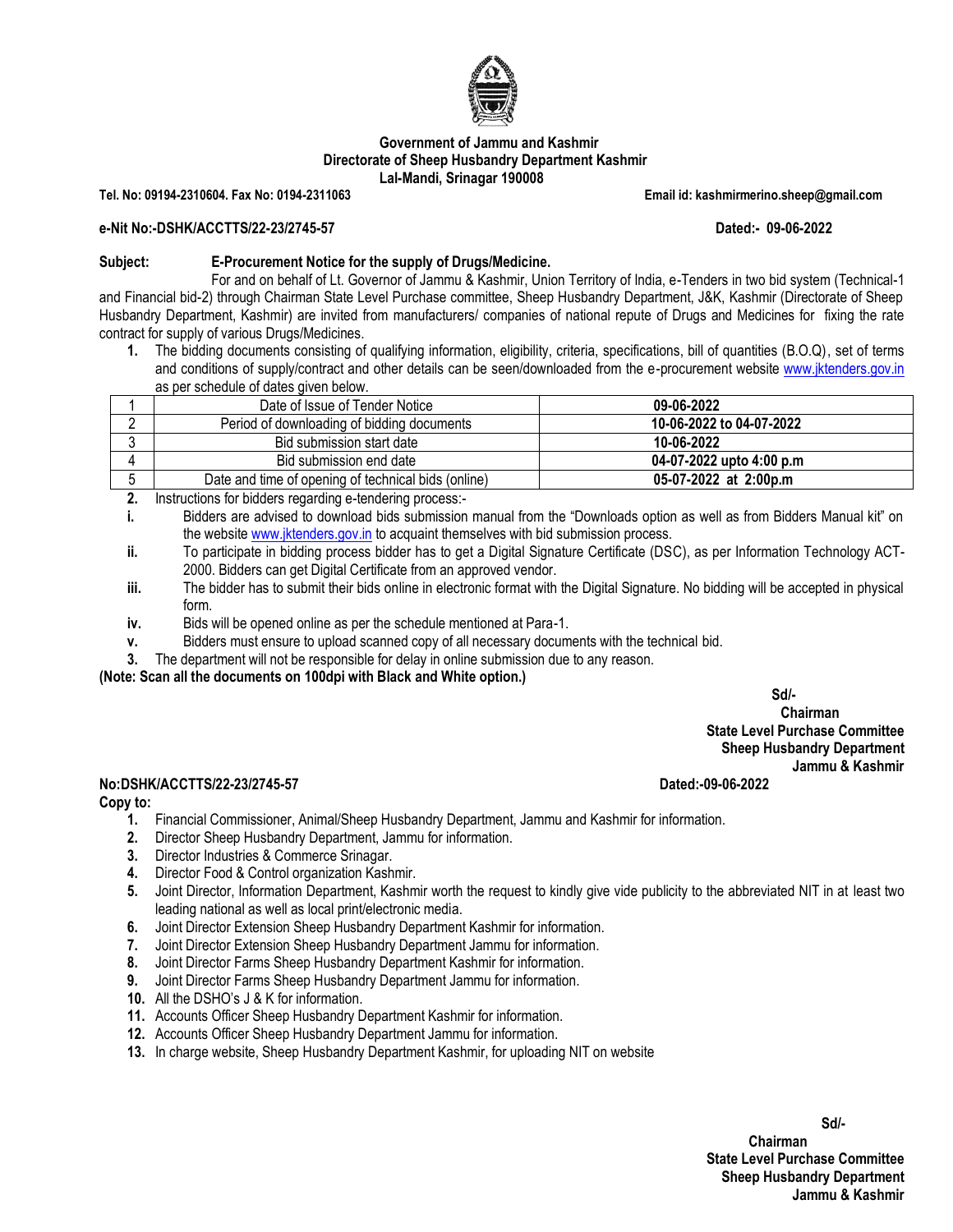

#### **Government of Jammu and Kashmir Directorate of Sheep Husbandry Department Kashmir Lal-Mandi, Srinagar 190008 \*\*\*\*\*\***

**Tel. No: 09194-2310604. Fax No: 0194-2311063 Email id[: kashmirmerino.sheep@gmail.com](mailto:kashmirmerino.sheep@gmail.com)**

**Subject: E-Procurement Notice for the supply of Drugs/Medicines for the Department of Sheep Husbandry J&K.**

### **Detailed terms and conditions for submission of online tenders.**

## **Table of Contents**

|    | 1. General Instructions    | 3         |
|----|----------------------------|-----------|
| 2. | Eligibility                | $3 - 4$   |
| 3. |                            | 4         |
|    |                            | 4         |
| 5. | <b>Technical bid</b>       | $5 - 7$   |
| 6. | <b>Financial bid</b>       | 7         |
| 7. | Rate                       | $7 - 8$   |
|    | 8. Period of Rate contract | 8         |
|    | 9. Agreement               | 8         |
|    |                            | $9 - 10$  |
|    | 11. Payment                | 10        |
|    | 12. Penal Action           | 10        |
|    | 13. Miscellaneous          | $10 - 11$ |
|    |                            | $12 - 28$ |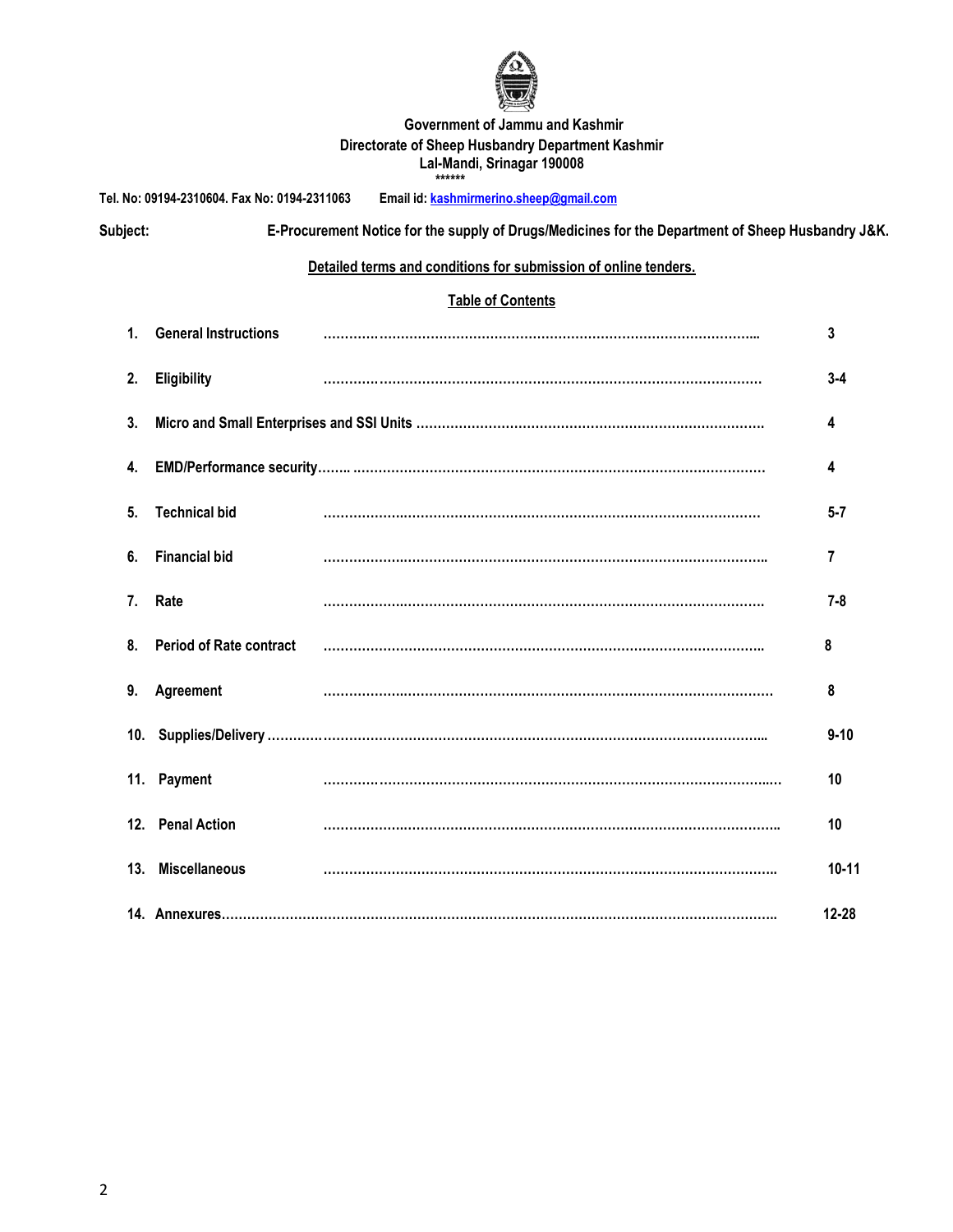## **1. General Instructions.**

- 1.1: The Interested bidders may download the tender documents from the website [www.jktenders.gov.in](http://www.jktenders.gov.in/) from 10-06-2022 **to 04-07-2022**
- 1.2: Online bids in two parts i.e. technical bid (Part 1) and Financial bid (Part 2) shall be submitted on the website [www.jktenders.gov.infr](http://www.jktenders.gov.in/)om 10-06-2022 **to 04-07-2022**
- 1.3: Clarifications if any will be entertained from 10-06-2022 **to 30-06-2022**
- 1.4: The technical bids uploaded on the website will be opened on 05-07-2022 **at 2:00 p.m** in the office chamber of Chairman, State Level Purchase Committee, Sheep Husbandry Department JandK, Kashmir (Director Sheep Husbandry Department, Agriculture Complex, LalMandi Srinagar Kashmir in presence of bidders who wish to be present. In case, the said date is declared as holiday the bids will be opened on the next working day at the same time.
- 1.5: The above schedule regarding date and time is tentatively fixed, however, the Chairman SLPC reserves the right to change the date and time of activities in case of any exigency through a notice on e-tenderingport[alwww.jktenders.gov.ina](http://www.jktenders.gov.in/)nd on official website of the Directorate of Sheep Husbandry Kashmir.
- 1.6: Tenders received after due date and time shall not be accepted.
- 1.7: Disclosure of rate/discounts special offers in the technical bid may be understood as mal practice and as such the bid shall be rejected.
- 1.8: All the original documents should be produced at the time of scrutiny if asked by the technical evaluation committee.
- 1.9: The SLPC reserves the right to accept or reject any tender or any part of the tender before, during or after the tender without assigning any reason thereof.
- 1.10: No conditional tender will be accepted entertained.
- 1.11: The bidder has to submit a tender fee of Rs 2,500/= in form of a demand draft(hardcopy) in favor of Member secretary Accounts Officer Sheep Husbandry Department Kashmir.
- 1.12: The tenders without tender fee shall be out rightly rejected. Firms that are eligible for exemption for the payment have to submit and upload the scanned document in support of such exemption.

# **2. Eligibility**

- 2.1: All manufactures/companies of national repute of the drugs/medicines having relevant license authenticated by the Drug Control Administration shall be eligible for participation of the tenders. The companies of National repute can quote drugs manufactured by their authorized subsidiaries. However, eligibility and terms and conditions shall be fulfilled by principal/ original manufacturer as laid down in the NIT.The out of UT bidder may supply through their authorized distributor provided they have no regional sales depot/C&F agent in the UT, self attested declaration for same may be uploaded with the technical bid. Authorization letter/certificate issued by bidder in favor of the distributor be uploaded. Distributor means authorized distributor who shall facilitate the process of collection of the order, ensuring timely supply collecting the payment on behalf of the manufacturer. Authorization letter in favour of the distributor must be issued by the proprietor/authorized signatory of the manufacturer. Attestation on photograph with full credentials /any written agreements between the bidder and the distributor be uploaded.
- 2.2: The bidder must comply with provisions of revise schedule M and must hold a valid Goods Manufacturing Practice (GMP) certificate issued by the competent authority under Drug and Cosmetic rules 1940.
- 2.3: The minimum average annual turnover of the bidder should be Rs.4.00 Crore for the Financial year 2018-2019, 2019-20, 2020-21 from medicines only, the certificate to the effect issued by practicing Chartered Accountant should be uploaded with the technical bid (Annexure 8 a) .
- 2.4: The distributor, agents, suppliers, stockist or any other category are not eligible to participate in the tender.
- 2.5: The local MSE'S, agents, suppliers, stockist or any other category are not eligible to participate in the tender through the distributor. Any bidder with repacking license will also not be considered as a manufacturer.
- 2.6: If out of the UT bidder proposes that order and payment are to be made in the name of the distributor such distributor must be an authorized distributor of the bidder with minimum average annual turnover of Rs.2.00 Crore for the Financial year 2018-2019, 2019- 20, 2020-21. Average annual turnover certificate (Annexure 8 b) of the distributor to this effect issued by the practicing Chartered Accountant should be uploaded in the e- tender portal. The bidder will have to upload their authorized distributors documents i.e. PAN, GSTIN certificate, Drug Trade License. It is however made clear that the agreement in pursuance of accepted tenders will be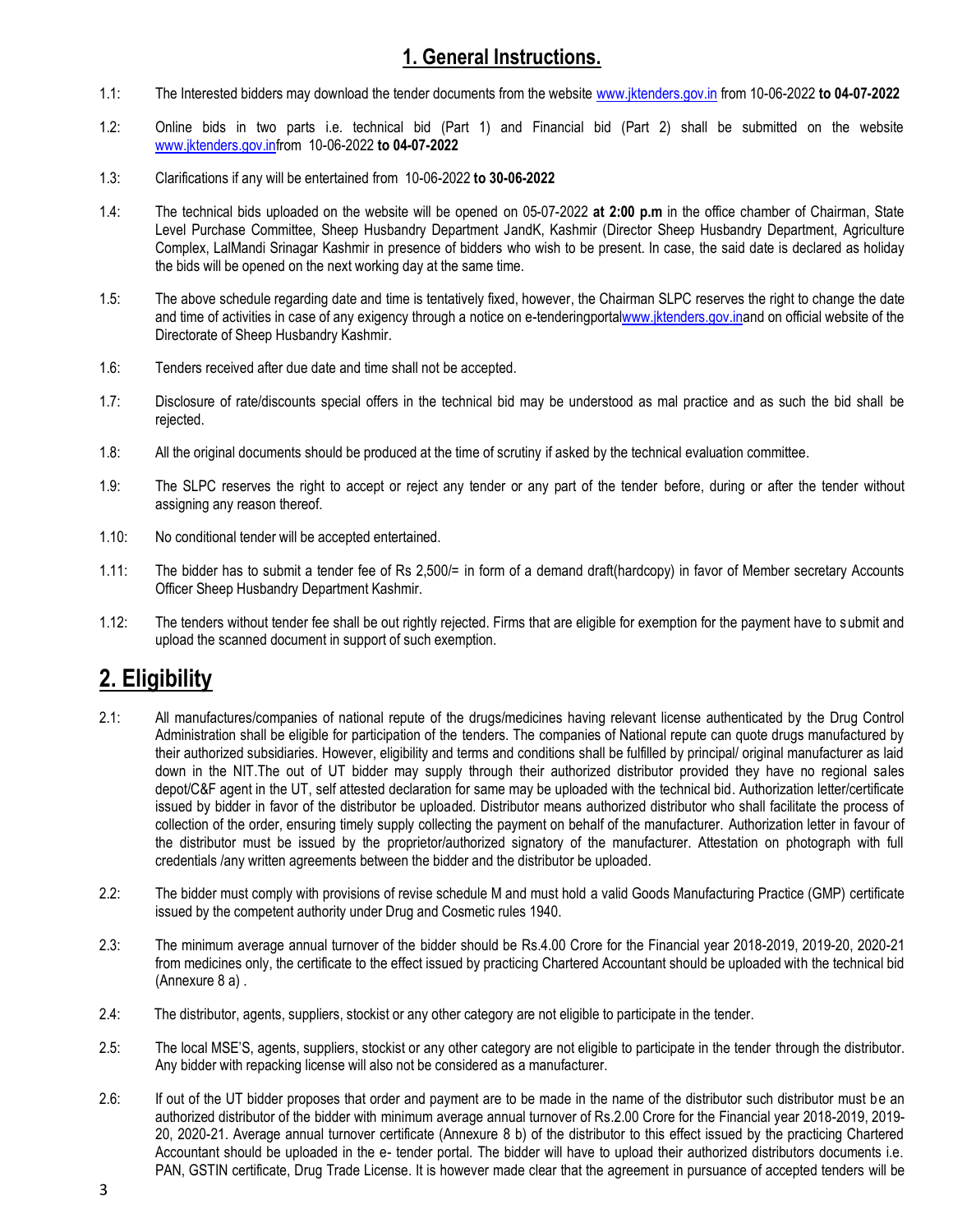executed only with the bidder who will be responsible for the supply and not with the distributor. The bidder shall only be responsible for extending guarantee obligations. The distributors should be nominated in the bid itself. Nomination of the distributor after opening of the tender shall not be accepted.

- 2.7 At least 20% of the total production of the drugs/medicine during the last two financial years should have been sold to any other organization party persons other than government department (Annexure 3 b).
- 2.8: Apart from the above necessary eligible criteria other documents required from the bidder as envisaged in the other conditions of the tender documents are mandatory for being eligible in the present proposal of the tender.
- 2.9: The bidder shall submit an undertaking for presence/working in other states/U.T's besides J&K.
- 2.10: None of the quoted items should have appeared in CDSCO & State Drug ALERT List during the past one year from the date of issuance of tender.

## **3. Micro and Small Enterprises and SSI Units**

- 3.1: Micro and Small Enterprises whose average annual turnover for the Financial years 2018-19, 2019-20, 2020-21 is Rs.1.00 crore from medicines only would also be eligible to participate, the certificate to the effect issued by practicing Chartered Accountant should be uploaded with the technical bid (Annexure 8 a) .
- 3.2: Bidders claiming relaxation for MSE's /SSI have to submit a valid SSI or relevant registration.
- 3.3 At least 20% of the total production of the drugs/medicine during the last two financial years should have been sold to any other organization party persons other than government department (Annexure 3 b).
- 3.4: The local MSE's/SSI units cannot engage the distributors.
- 3.5: Participating Micro and Small Enterprises quoting price within price band of L1+15 % shall also be allowed to supply a portion of requirement by bringing down their price to L1 price in a situation where L1 price is from someone other than a micro small and medium enterprise. In case of more than one such Micro and Small Enterprises the supply shall be shared proportionately. This relaxation is in view of the J&K procurement policy for MSE's and SSI Units and Finance department circular no. A/106 (03)-II-244 dt. 11-01-2020.This is also with the objective of achieving minimum of 20% of annual purchases by Micro and Small Enterprises. However, this procurement goal of minimum of 20% of annual purchases of the product from Micro and Small Enterprises shall not be mandatory for the department of Sheep Husbandry.

## **4. EMD/Performance Security**

- 4.1:- No earnest money is to be deposited/submitted with the bid however bid security declaration duly self-attested as per finance department J&K Civil secretariat Jammu Srinagar Circular No. No.A/Misc(2018)-III-895/J DATED:-22-12-2020 read along with Circular No.FD-Codes/233/2021-02-27 DATED:-10-02-2022 (Annexure – 3 a) should be kept in the bid documents.
- 4.2:- The successful bidder shall have to deposit refundable performance security equal to 3% of the supply value of the purchase order in favor of AO Kmr /AO Jammu as the case may be at the time of receipt of the supply order. In case of failure to make the said deposit, the contract shall be cancelled. The security deposit shall be liable to be forfeited by order generating authority for non/short supply of the ordered item in stipulated time frame from the receipt of order. Partial deposit or previous deposit of the security money for any supply order will not be entertainedand new security deposit should be submitted for each supply order. The performancesecurity will also be forfeited in the event of breach of contract or unsatisfactorysupplies. Security money deposited will be refunded after satisfactory completion of the supply and a certificate pertaining to this will be issued to the supplier. No proportionate refund of the security money will be allowed if the supplied quantity falls below the ordered quantity.

# **5. TECHNICAL BID**

### 5.1:- **Application:-**

Bidder will have to upload the prescribed application format (Annexure -1) duly filled in signed and affixed with the seal of the firm by indicating full communicating address with Pin code,Telephone No, Fax and others.

5.2:- **Prescribed Checklist:-**(All the documents should be arranged in serial order as per Annexure-2)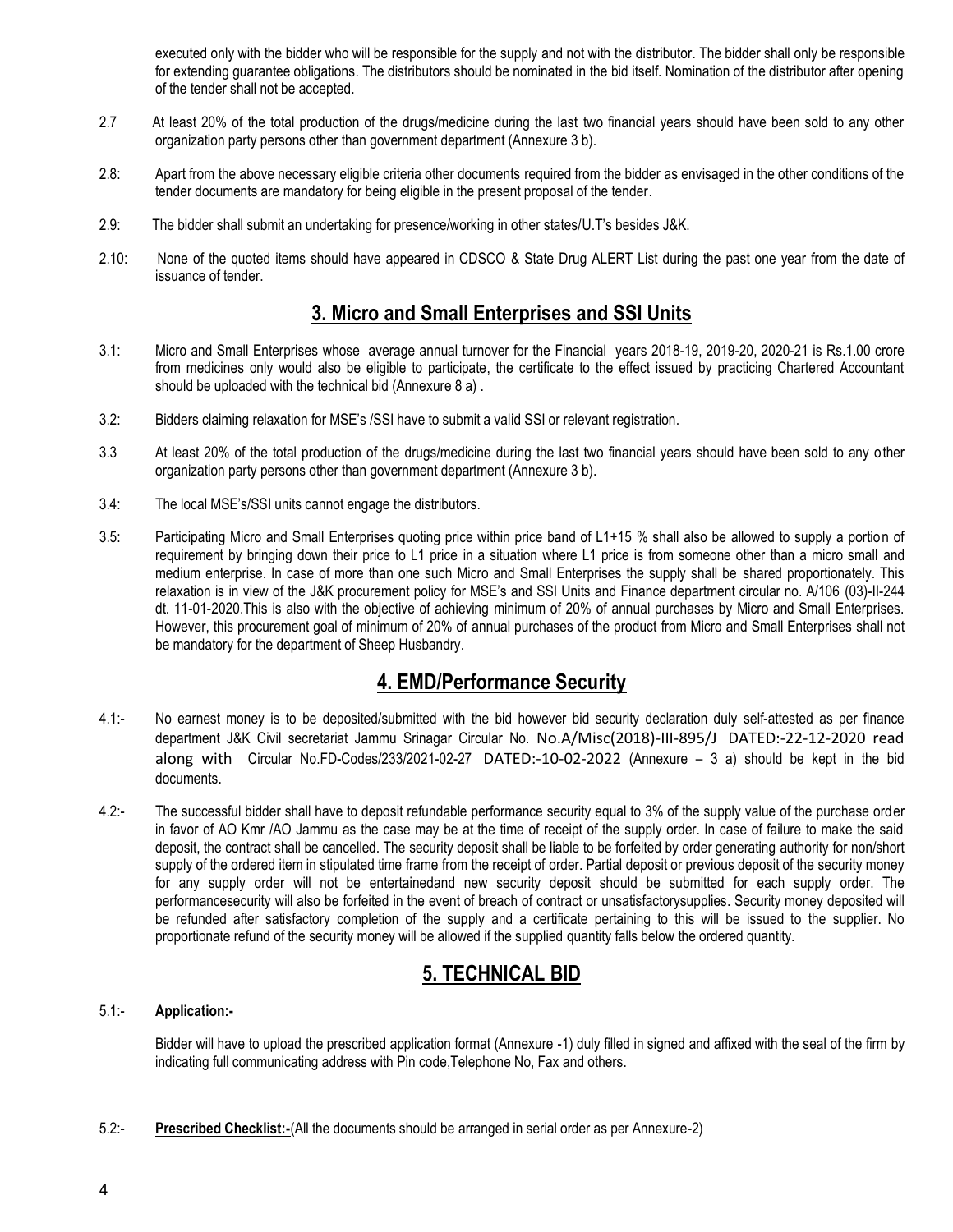Annexure 2 should be properly filled with relevant page No. of the related documents as attached in the bid. For non-applicability of any or some documents, please mention clearly N/A in the checklist. In no case it should remain empty.

#### 5.3:- **Bid Declaration ( Annexure– 3(a))**

Bid declaration as per Annexure – 3 (a) should be uploaded.

#### 5.4:- **Tender Fee:-**

Copy of demand draft on account of tender fee should be uploaded.The original demand draft should be submitted to A.O Sheep Husbandry Department before last date of the submission of the tender i.e 28-06-2022.

Valid exemptions certificate for exemption of tender fee issued under price preference rules for MSME's/SSI units should be submitted/uploaded.

#### 5.5:- **Open market Sales:-**

The bidder will have to submit a declaration certified by the Chartered Accountant regarding total sales in the open market are at least 20% of the sales (sales other than sales in government department) (Annexure 3 b).

#### 5.6:- **Raw Material for Medicine:-**

The bidder has to produce documentary evidence in the form of invoice in respect of source of procurement of technical grade material. Copy of import license in case of technical grade material has been imported needs to be uploaded. For Indigenous drugs this shall comply with API/UPI/CCIM.

#### 5.7:-**Manufacturing License:-**

- (i) Scanned original documents /latest manufacturing license in form 25/form 28 which is in vogue shall be uploaded. The product license should be renewed and up-to-date.
- (ii) In the event of manufacturing license renewal, it is desired to upload the License Retention Fee Receipt issued by the Licensing authority. License issued for test & analysis shall not be considered.
- (iii) List of products items quoted by the bidder should be underlined in red ink along with the license No. and date. The item No. of the list of medicines (Catalogue Annexure 10) as in the tender document should be mentioned on the left hand side of products/item quoted in the list of the product as approved by drug controlling authority, failing which the tender is liable for rejection and no claim will be entertained.
- (iv) For all the imported products attested photocopy of the valid import license issued by the competent authority in India, Bill of entry/Landing, Invoice of oversees supplier and Certificate of origin shall be uploaded. License for sale of imported drugs in India issued by the concerned license authority duly attested shall also be uploaded.

#### 5.8:- **GMP or WHOGMP:-**

The bidder has to upload the original valid and latest good manufacturing certificate from the concerned State/UT drug controlling authority confirming revised schedule M.

#### 5.9:- **PRODUCT MARKET STANDING CERTIFICATE:-**

Each bidder should upload drug wise product market standing certificate of last 3 years issued by the Drug Controlling authority. The item should be marked, highlighted with a marker mentioning therein the Directorate Catalogue No. (Annexure – 4).

#### 5.10:- **NON-CONVICTION CERTIFICATE:-**

Each bidder (original manufacturer) should upload original valid Non-conviction certificate of issued by the concerned Drug Control administration. Further bidders quoting drugs manufactured by its subsidiaries should also upload the valid non conviction certificate of the subsidiaries issued by the concerned Drug Control administration as well.

#### 5.11:- **SELF DECLARATRION:-**

- (i) Each bidder shall upload self-declared item wise company price list as per Annexure 5 in perspective of indent 7.1 of this tender.
- (ii) Each bidder has to upload a self-declaration for the quoted items which are **"neither blacklisted nor suspended"** as per the Annexure – 6 in form of an affidavit from a First Class Magistrate/Notary.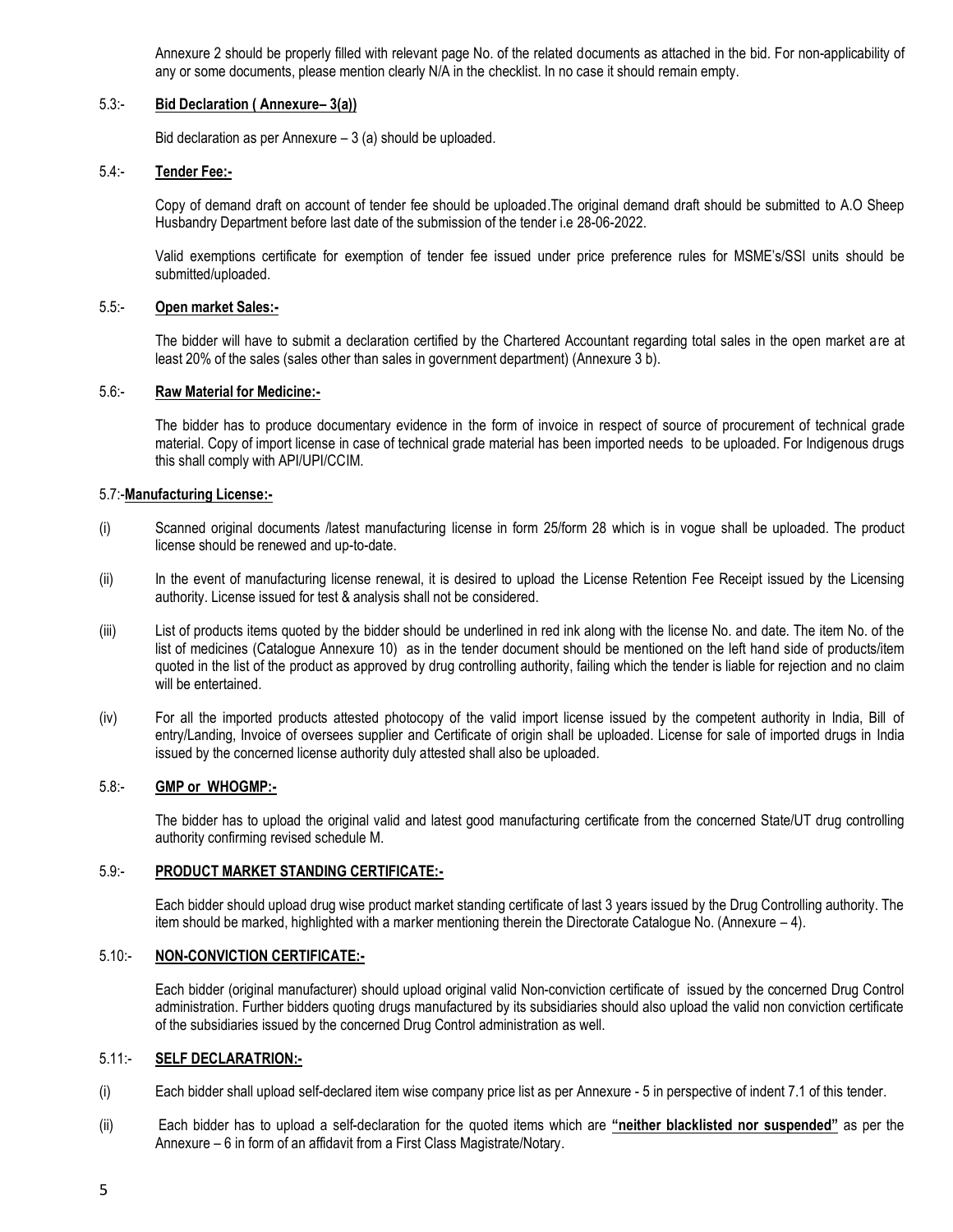#### 5.12:- **LIST OF PRODUCTS QUOTED:-**

- (i) List of items quoted in the excel sheet with catalogue No. in the format of Annexure 7 should be uploaded.
- (ii) A recent complete sample analysis report of the quoted drugs giving physical test & current analysis should be uploaded.

#### 5.13:- **INCOME TAX RETURN and ANNUAL TURN OVER STATEMENT:-**

- (i) The minimum average annual turnover of manufacturer/ companies of national repute of the drugs/medicines should be Rs. 4.00 Crore and for the distributor if any should be Rs.2.00 crore. The certificate to the effect issued by practicing Chartered Accountant should be uploaded with the technical bid (Annexure  $-$  8a) and (Annexure  $-$  8 b).
- (ii) MSE/SSI units have also to submit the turnover certificate in the prescribed format (Annexure 8 a) however the conditions of eligibility shall be relaxed as per the eligibility criteria stated in the tender documents subject to the production of valid registration certificate and a valid drug manufacturing license, GMP certificate and fulfillment of other conditions mentioned in the tender document.
- (iii) Original Income Tax returns for last 3 Assessment years i.e, 2019-20, 2020-21, 2021-22 are to be uploaded.
- (iv) PAN Card issued by the competent authority should be scanned and uploaded

#### 5.14:- **GST REGISTRATION:-**

Each bidder will have to upload original GST certificate obtained by the competent authority. If the bidder is exempted from the GST they should upload the exemption certificate obtained from the competent authority. Bidder should also upload a GST return file copy for last quarter of financial year 2021-22.

#### 5.15:- **TRADE LICENSE:-**

The bidders have to upload trade license (up-to-date) in form 20B/21B/21C if applicable issued by the competent authority for distributors only.

#### 5.16:- **APPOINTMENT OF DISTRIBUTOR:-**

The out of state bidder with no local depot/CNF agent in the state shall have to upload the authorized distributor's documents i.e. PAN, GST registration certificate, Drug Trade License and Authorized distributor certificate (Kindly refer to the eligibility criteria in the tender for other terms and conditions for appointment of distributors).

## **6. FINANCIAL BID**

- 6.1:- The financial bid shall be made online only on the website [www.jktenders.gov.in.](http://www.jktenders.gov.in/) Disclosure of rates/discounts/special offers in the technical bid may be understood as malpractice and such bid may be rejected.
- 6.2:- The offered rates in the bill of quantities for various items should be quoted as per drug list detailed in Annexure 10.
- 6.3:- Financial bids of only technically qualified bidders shall be opened.

## **7. RATE**

- 7.1:- The rates offered in the tender shall under no circumstances shall exceed the MRP as well as the lowest price at which the firm sells the product of the identical description to any other department/ organization or person anywhere in the open market in the state. If incident of quoting higher rate to this department comes to the notice at any point of time during the course of rate contract period undersigned reserves the right to initiate an appropriate action against such firms including Blacklisting, Recovery of excess amount paid as well as forfeiture of performance security.
- 7.2:- The rate should conform to drug price control order issued by the competent authority as notified from time to time. In the event of decrease in the rates during the contractual period of the tender the successful tenderor shall have to reduce the rates.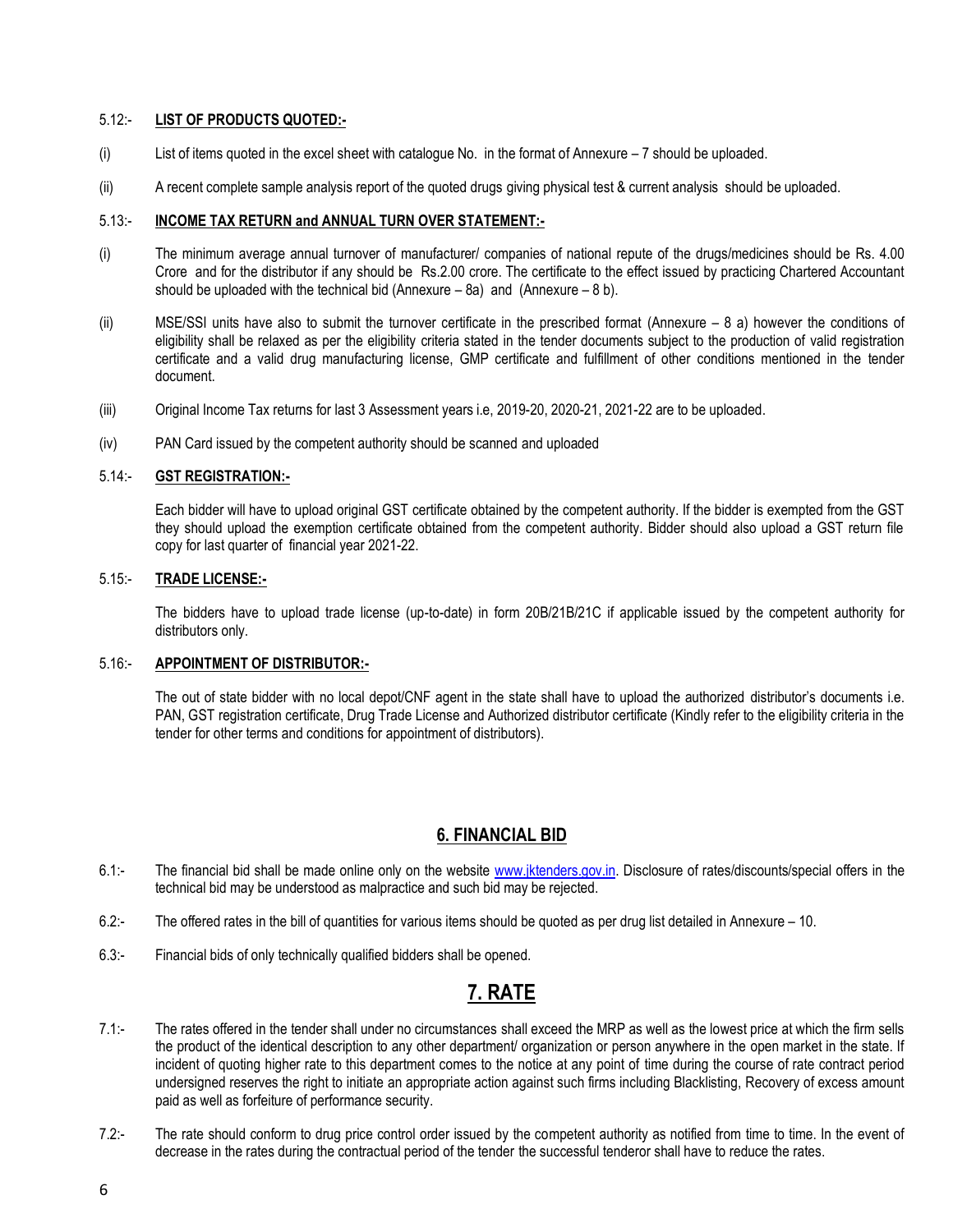- 7.3:- Rates shall be uniform and inclusive of delivery charges and all other incidental charges e.g. Loading unloading, cost of transportation, packing for decentralized units of department of Sheep Husbandry as mentioned below:
	- a) Directorate of Sheep Husbandry Lal-Mandi Srinagar Kashmir.
	- b) Directorate of Sheep Husbandry Rail head complex Jammu.
- 7.4:- Uniform rate must be quoted applicable to the aforementioned units. Quoting of the separate rates for different destinations of the quoted items will not be considered for acceptance.
- 7.5:- GST should be mentioned separately in the whole amount in the dedicated column in the bill of quantity. It shall not be zero.
- 7.6:- The accounting unit shall mean the unit as prescribed in the catalogue of the Directorate Annexure 10. The bidder should take care of that before submitting the bid.
- 7.7:- L1 will be determined on the base price only without GST.
- 7.8:- The rate is/are to be quoted in INR or Paisa in net decimal coinage only.
- 7.9:- The authority doesn't guarantee purchase of all the items mentioned in the catalogue Annexure 10, since procurement depends upon the actual requirement evaluated by the Field units. Hence the rates should be quoted accordingly.
- 7.10:- The composition strength, Packing specification and the unit pack are clearly indicated in the catalogue. Products offered which do not conform to the composition strength package specification and the unit pack shall not be considered. Therefore, the bidders are requested to go through all the specification before quoting the rates
- 7.11:- Enhancement of rate under no circumstance will be accepted whatever the reasons thereof except any tax imposed by the Government. Attested photocopy of the Government order in this respect is to be submitted by claiming such increase. However, such claim shall be decided by the Chairman SLPC upon the merit of each case.
- 7.12:- Abnormally low rate of any items quoted by the bidder in the offer without sufficient reason if detected will not be accepted. The Chairman SLPC reserves the right to reject any or all tenders at any stage without assigning any reason thereof. The rates quoted by the bidder shall not exceed the controlled rates if the Government rates are low on the date of uploading the tender. The bidder should quote reasonable price applicable to bulk purchases however quantity order may not likely be enough to be considered as truck load the bidder must however execute the supply of any quantity of ordered item.
- 7.13:- The rates of the drugs and medicines which are imported from outside of the country should be quoted by only such firms which have a valid import license. Attested copies of such import license should be enclosed with the technical bid. They shall also be responsible for clearance of the items from the Customs department. The rates quoted shall be inclusive of customs duty and other duties as well.

# **8. PERIOD OF RATE CONTRACT**

8.1:- The Rate contract shall remain valid for a period of 1 year from the date of issuance or till the new rate contract is issued whichever is earlier.

## **9. AGREEMENT**

- 9.1:- The successful bidder will have to enter into a contractual agreement with the Directorate of Sheep Husbandry Kashmir within 15 days after award of the contract on the non-judicial stamp paper worth Rs 100/= at their own cost. In the event of failure to execute the agreement in the prescribed manner within the stipulated period by the successful bidder shall forgo the right of the bidder to participate in future tenders of the directorate.
- 9.2:- The agreement should be typed only on one side of the stamp paper duly signed by authorized signatory on each page. The continued pages should be typed on the conquest paper.
- 9.3:- The parties to the contract are the firm and the department of Sheep Husbandry J & K duly represented by the Chairman SLPC.
- 9.4:- The person signing the tender, any other document forming part of tender on behalf of the firm shall be deemed to warned he/she has the authority to bind the firm in all the matters pertaining to the contract. If at any stage it is found that the person concerned has no such authority, the department may without prejudice to civil/criminal remedies, terminate the contract and hold the signatory liable for all costs & damages.

# **10. SUPPLY and DELIVERY**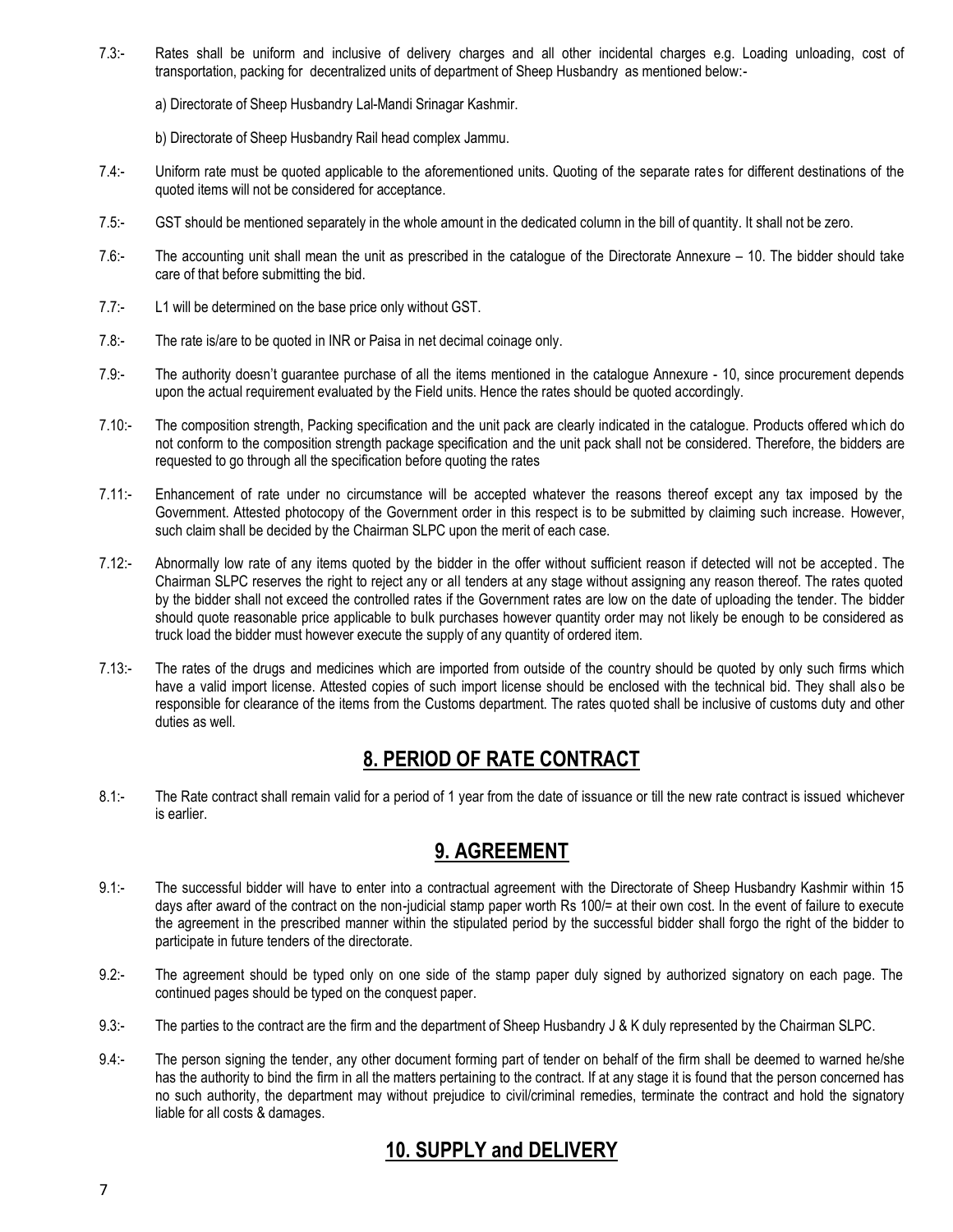- 10.1:- Orders for the supply of the approved products will be placed with the successful bidders after the execution of agreement as and when required by the procuring authorities, as and when depending upon their annual consumption. Fresh stock as per the approved sample shall have to be supplied against all indents within stipulated time frame as may be envisaged in supply order.
- 10.2:- The order item must be packed suitably to avoid transit loss and weathering to maintain quality.
- 10.3:- The supply must conform to the given specification of the tender. Any loss, damage breakage or leakage or shortage observed on receipt of supplies, reported by the concerned official, it will be the responsibility of supplier, who shall be required to replenish the loss possibly within 15 days from the date of intimation sent by the intending officer. No extra cost shall be admissible for the same. Failure to replenish the above losses shall be liable for deduction from the corresponding amounts of bills which shall be final and binding. Sterile items are to be transported in such packing so that no damage to the packages during transportation occurs and the sterility should be maintained properly.
- 10.4:- Supply will normally be accepted on all working days between 11 am 3 pm. The successful bidder must provide the requisite number of labor to the stores/install the material in their respective stores/places (FOR destinations) as will be indicated from time to time without any additional charges. No supply will be accepted on Sundays and Govt. holidays unless otherwise desired by the receiving authority.
- 10.5:- It is obligatory for the bidder to note that failure to maintain the delivery schedule of supply of ordered item would be cons idered as violation of terms and conditions and liable to penalty as per tender conditions.
- 10.6:- Replacement of supply against any rejected consignment must be made positively within the given time frame from the date of intimation, failing which action shall be taken as per tender rules.
- 10.7:- All the supplies of items must bear the Inscription in Capital and Bold letters.

## **"SHEEP HUSBANDRY DEPATRTMENT"**

### **"GOVERNMENT OF J& K"**

### **"NOT FOR SALE"**

- 10.8:- Distinctively stamped or embossed on original label or individual packets as well unit of ampoules/vials as the case may be.
- 10.9:- All the supplies of the medicine shall display the following particulars on its label and on the carton in the distinct manner.
	- a) Pharmacopoeia
	- b) Trade name of the product
	- c) Manufacturing date
	- d) Batch number
	- e) Date of expiry
	- f) Name of manufacturer along with license no.
	- g) Exact composition of drugs.
	- h) Storage condition as per requirement of the drug.
- 10.10:- Specification of standard of all drugs should be mentioned against each item, I.P, B.P, U.S.P, B.Vet C, B.P.C, N.F, N.R.I., U.S.N.F,A.P.I,U.P.I,C.C.I.M as the case may be.
- 10.11:- All the supplies of the drugs/medicine should accompany batch wise in house laboratory test report failing which the payment will be held back.
- 10.12:- The ordering authority will be free to exercise the option of sending any number of samples, at any point of time, during the shelf life of the drug collected randomly or on any complaint, to one or more approved laboratories accredited by the Drug controller. The ordering authority shall deduct such costs from the payment to be made against the supplies.
- 10.13:- The decision of the Chairman SLPC regarding the quality of the medicines shall be final and binding on the approved supplier.
- 10.14:- The medicines having expiry date must have a shelf life of 18 months on the date of receipt of supplies and should not be older than 6 months from the date of receipt of supply. The vitamin preparations should have a shelf life of 1 year and not older than 3 months from the receipt of supply.
- 10.15:- There shall be no binding on the department to issue purchase orders for all and any items approved by SLPC in respect of approved firms.
- 10.16:- The supply shall not be accepted in loose packing.
- 10.17:- The drugs should have active ingredients at the maximum level throughout shelf life period of the drug.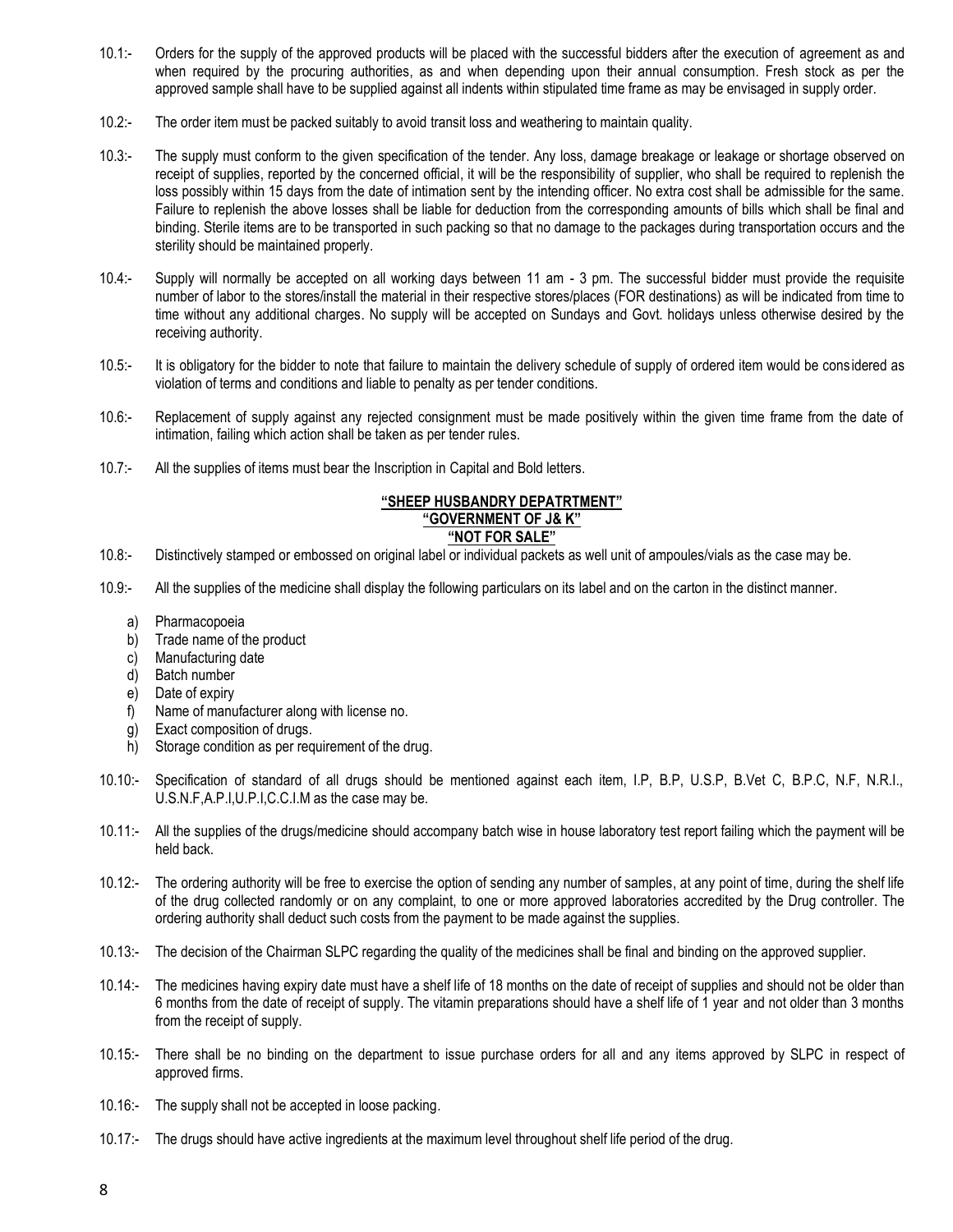10.18:- No request for additions/alterations/change in the brand name/specifications etc for the supply as a whole or individual items, shall be acceptable by the department once the contract has been finalized.

## **11. PAYMENT**

- 11.1:- The tax invoice against all supplies will be sent in triplicate and invariably be submitted along with the supplies for payment to Indenting Officer. For Imported items, copies of bill of entry/bill of landing invoice of oversees and certificate of origin shall be produced otherwise payment will not be disbursed. The payment shall be made after satisfactory completion of the supply order (FOR destination) i.e. consignment delivered, verified, accepted and properly entered into stock register and after obtaining satisfactory in house test analysis report . No advance payment shall be made under any circumstances.
- 11.2:- Payment shall be made after satisfactory completion of the contract in all respects however no interest shall be paid to the supplier (successful bidder) in the event of delay in making payment due to whatsoever reasons. In no circumstance's delivery schedule should be affected or linked with the payment of outstanding bills. The payment of bills will be withheld in case of violations.
- 11.3:- All due payments shall be made after deductions of applicable TDS.
- 11.4:- It shall be obligatory upon every successful bidder to certify on each and every bill that quoted rates are reasonable and are same as are being charged to other government or any other semi government institutes.

## **12. PENAL ACTION**

- 12.1:- If the bidder refuses to enter into written agreement for any or all items within the time specified when requested to do so by the department or refuse to deposit the security money. Such firm's offer will not be taken into consideration and shall be liable to be blacklisted for next 3 years from the date of reporting.
- 12.2:- The deposited security money furnished by supplier is liable to be forfeited in full by order generating authority and order amount will be cancelled without prejudice, in the event of failure/refusal to deliver as per the schedule, on the recommendations by the order generating authority Chairman SLPC will be at liberty to terminate the contract as whole or a part.
- 12.3:- In case the delivery programme is not followed or the bidder backs out in that case the excess cost incurred on account of repurchase will be borne by the firm. Besides non-maintenance of delivery schedule /stoppage of supply may lead to termination of contract along with forfeiture of security money and the firm shall be liable to be blacklisted for next 3 years from the date of reporting.
- 12.4:- In case of partial quantity of material delivered within the stipulated time 10% of basic cost of material not supplied will be deducted from existing bill of supplier as penalty, besides forfeiture of security money in full. However, if the stipulated period ends on Sunday or govt. holidays, supply should be made on next working day and in that case no penalty shall be chargeable. The defaulting firm may be blacklisted after issuance of a show cause notice. The names of the defaulting suppliers will be also be uploaded on the departmental website.
- 12.5:- In case the test results for particular batch of drugs/medicines reveal that supplies made are substandard, spurious, the same shall be destroyed and eventuality arising by use of these drugs at field shall be at the cost of supplier. The supplier is bound to pay the expenses and the matter shall also be referred to the drug controller for initiation of action under rules besides blacklisting the firm
- 12.6:- The tendering authority reserves the right to test the drugs under subject in any govt./govt. approved /NABL accredited laboratory having such facilities and the test report will be binding for taking positive action/cancellation of whole supply order. The tendering authority deserves the right not to disclose the identity of test house. In the event of non-standard and defective supply the batch will be destroyed as per the advice of the Drug Controller and if the payment of such batch has already been made the cost will be recovered from the firm. Such firms shall be debarred from supplying the drugs/medicines etc and also blacklisted.
- 12.7:- Non-compliance of terms and Conditions laid herein shall constitute the breach of contract and Noncompliance shall be enforced very rigidly.

## **13. MISCELLANEOUS**

- 13.1:- The successful Tenderer shall not assign or sublet the contract in part or in full to any other agency. In all such cases the contract shall be cancelled.
- 13.2:- Any condition that is not indicated in the NIT can be incorporated in the rate contract/Agreement/supply order before execution of the supply order, if needed.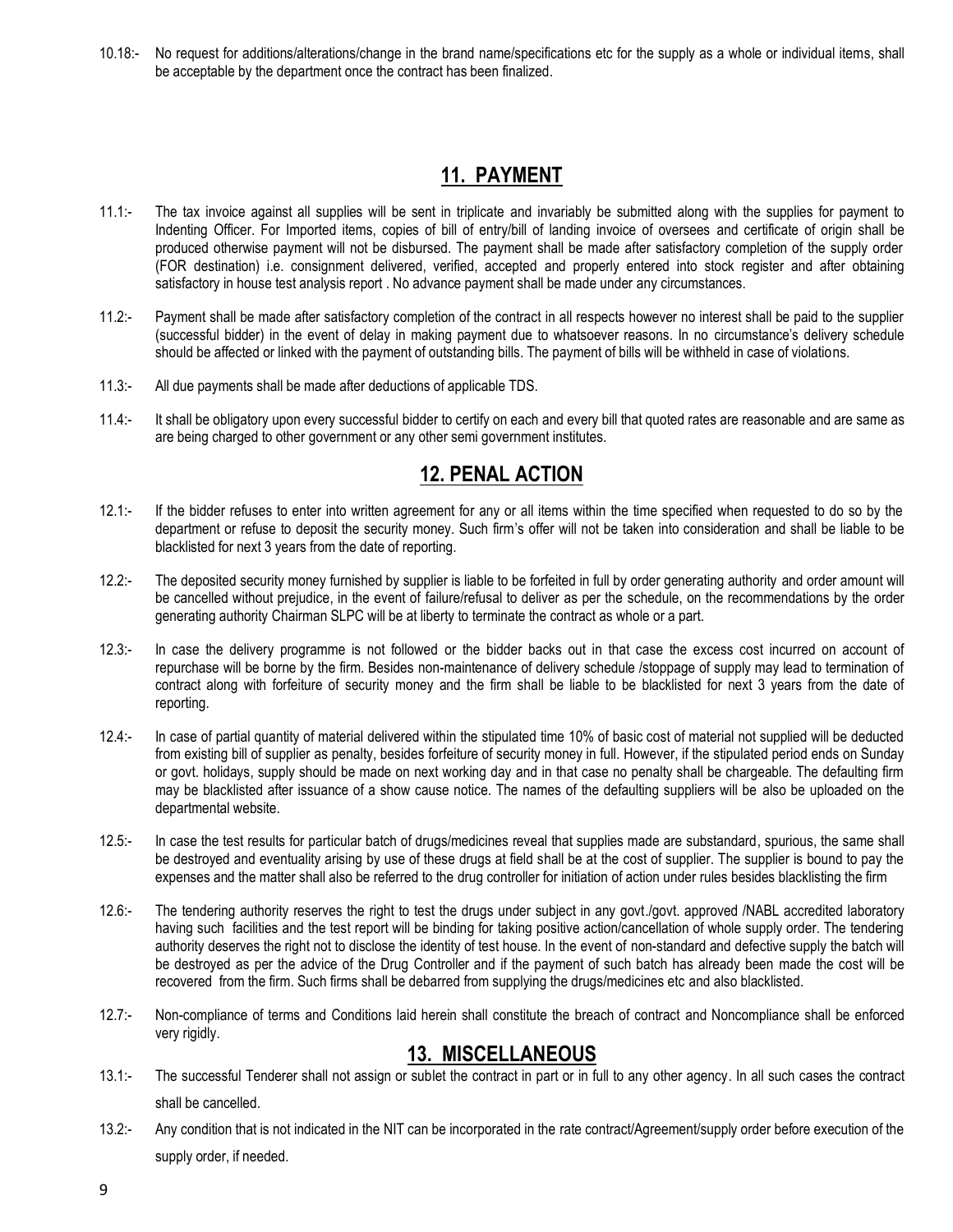- 13.3:- GFR, Manual for procurement of goods and services and any other latest guidelines issued by the government pertaining to purchase of stores, shall be followed, even if, there is no specific instruction in this tender document.
- 13.4:- All the issues that may come up during the completion of contract shall be decided by SLPC J& K and the decision of the Chairman SLPC Sheep Husbandry Department J&K and the decision shall be final and binding upon the firm.
- 13.5:- Any legal proceedings shall be subject to jurisdiction of courts within Kashmir only.
- 13.6:- When a tendering firm submits there tender in response to this notification they will be deemed to have understood fully, contents, requirement, terms and conditions of tender. No extra payment will be made on the pretext that tendering firm did not have any clear ideas of a particular point. Any offer made in the response of this tender when accepted by tendering authority will constitute a contract between the parties.
- 13.7:- All notices intended to be served to the bidder will be deemed to have been duly served, if sent by the registered post to address mentioned in the tender or any other address permissible by law. All the instructions either given in catalogue of items, tender notice, forms are binding upon the bidder. In the event of delay/non-availability, garbled printout, inaccessible website for downloading tender documents, the tender signing authority shall not be held responsible. Every document uploaded should be clearly visible otherwise it will not be considered.
- 13.8:- **There should be no vigilance or CBI Case pending against the supplier for which the supplier shall submit a self-attested declaration**.
- 13.9- All the supplied material should comply with all the relevant pharmacopeias.
- 13.10:- Force majeure clause shall not be acceptable.
- 13.11:- Tenders should be typed , partly handwritten/over written shall be rejected.

**Sd/- Chairman State Level Purchase Committee Sheep Husbandry Department Jammu & Kashmir**<br>**Date:-** 09-06-2022

#### $No:DSHK/ACCTIONS/22-23/2745-57$

#### **Copy to:**

- 1. Financial Commissioner, Animal/Sheep Husbandry Department, Jammu and Kashmir for information.
- 2. Director Sheep Husbandry Department, Jammu for information.
- 3. Director Industries & Commerce Srinagar.
- 4. Director Food & Control organization Kashmir.
- 5. Joint Director, Information Department, Kashmir worth the request to kindly give vide publicity to the abbreviated NIT in at least two leading national as well as local print/electronic media.
- 6. Joint Director Extension Sheep Husbandry Department Kashmir for information.
- 7. Joint Director Extension Sheep Husbandry Department Jammu for information.
- 8. Joint Director Farms Sheep Husbandry Department Kashmir for information.
- 9. Joint Director Farms Sheep Husbandry Department Jammu for information.
- 10. All the DSHO's J & K for information.
- 11. Accounts Officer Sheep Husbandry Department Kashmir for information.
- 12. Accounts Officer Sheep Husbandry Department Jammu for information.
- **13.** In charge website, Sheep Husbandry Department Kashmir, for uploading NIT on website.

**Sd/-**<br>Chairman  *Chairman* Chairman and Chairman and Chairman and Chairman and Chairman and Chairman and Chairman and Chairman  **State Level Purchase Committee Sheep Husbandry Department Jammu & Kashmir**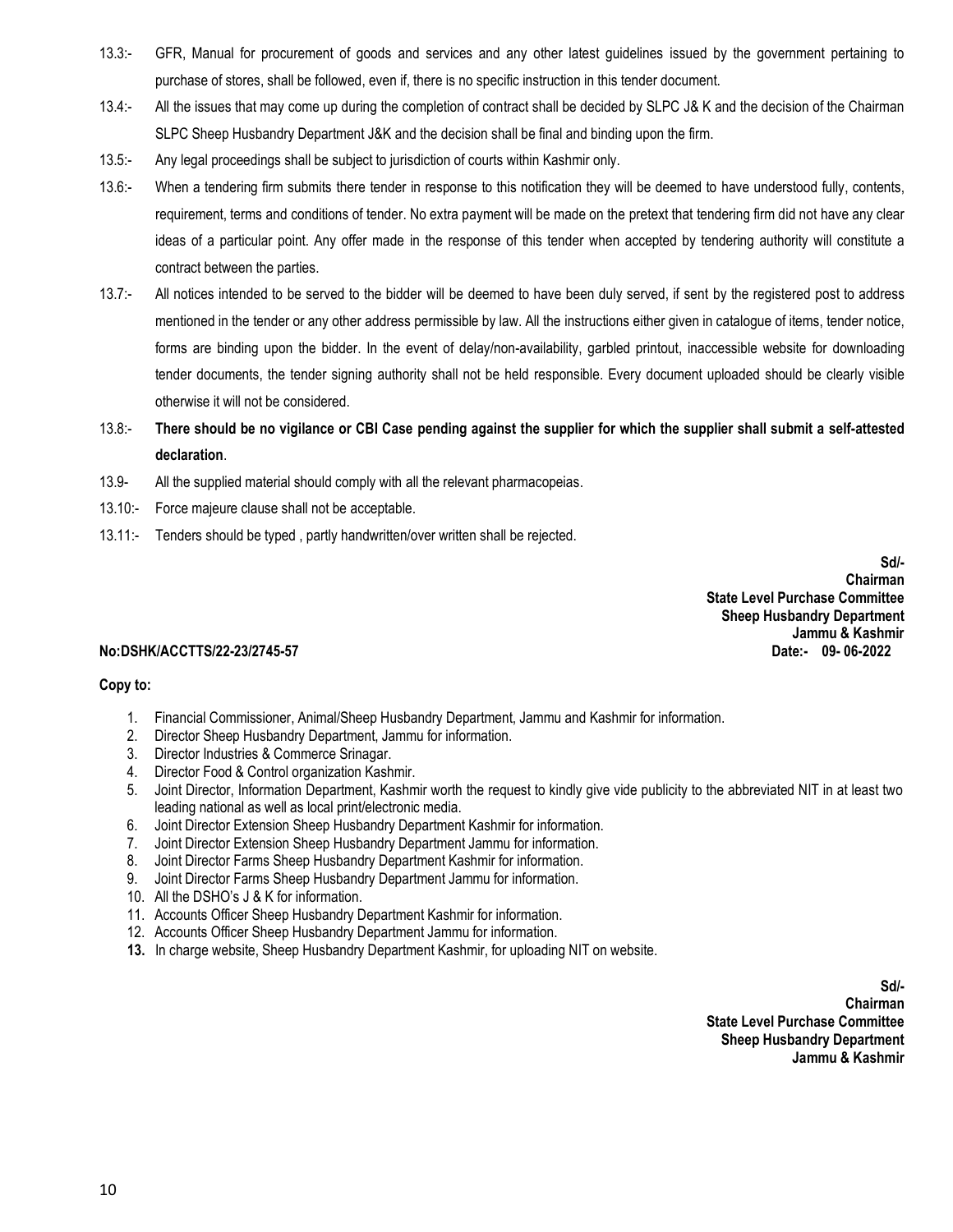## **ANNEXURE-1 Application format**

**(To be furnished on companies official letter pad with full address, Telephone No., Fax No., Email address and website)**

**e-Tender Reference No:- Date:-**

**To Chairman State Level Purchase Committee Department of Sheep Husbandry Government Of Jandk Subject:- NIT for supply of Drugs and Medicines for department of Sheep Husbandry Kashmir** 

**Sir,**

With reference to your online NIT:- \_\_\_\_\_\_\_\_\_\_\_\_\_\_\_\_\_\_\_\_\_\_\_\_\_\_\_\_\_\_\_\_\_\_ Dated :- \_\_\_\_\_\_\_\_\_\_\_\_\_\_\_\_\_\_\_\_\_

- 1. I/We proprietor/Authorized nominee of the firm are hereby furnishing rates for the items tendered for as per your specifications, terms and conditions to department of Sheep husbandry (Directorate and other decentralized units of the Directorate of Sheep Husbandry Jammu/Kashmir.
- 2. I/We hereby agree to abide by and fulfill all the terms and conditions laid down in online tender notice/ tender (tender terms and conditions, Annexures). The default thereof and pay the penalties/sums or money that may be imposed by the Chairman State level Purchase committee.
- 3. I/We declare we have achieved /have not achieved (strike out whichever is not applicable) minimum 20% of the sales of production in open market other than the government department.
- 4. I/We declare that I/We have never failed to execute the agreement with department of the sheep husbandry at any instance in the past.
- 5. I/We declare that have never been debarred blacklisted by any government concern/government institutions in the country as a whole, for any item/ items (quoted in this tender).
- 6. I/We declare that we have not been convicted under any provision of Drug and Cosmetics act 1940 &Drug and Cosmetics rules1945 or any other law enforced from any competent authority or by any court of law.
- 7. I/We are offering rates for the item/items in BOQ and assure supply (FOR destinations) as per the requirement to the department of Sheep Husbandry Jammu and Kashmir.
- 8(a) I/We propose that the order and the bill should be raised in our name having its Office Mobile No. Email address \_\_\_\_\_\_\_\_\_\_\_\_

#### **(or)**

8(b) I/We declare we have no sales depot or C&F in Jammu and Kashmir. I/We propose that order and bill should be raised in favor of our authorized distributor for that purpose we have appointed M/S \_\_\_\_\_\_\_\_\_\_\_\_\_\_ having its office at \_\_\_\_\_\_\_\_\_\_\_\_\_ Mobile No. \_\_\_\_\_\_\_\_\_\_\_\_\_\_ Email address \_\_\_\_\_\_\_\_\_\_ as authorized distributor who will receive order and payment in its name on our behalf.

- 9. I/we also agree that the decision of the Chairman SLPC department of Sheep Husbandry in all matters in respect of this online tender will be final and binding on me.
- 10. I/We also agree to execute on being called upon to enter into a formal agreement embodying the terms and conditions containing herein.
- 11. I am/we are well acquainted with the facts about the firm and the information provided in the tender is true and correct.

**Yours Faithfully Signature and Official Seal Name of the Firm and Date** 

<sup>8(</sup>c) The agreement between ourselves and the distributor and the other documents has been uploaded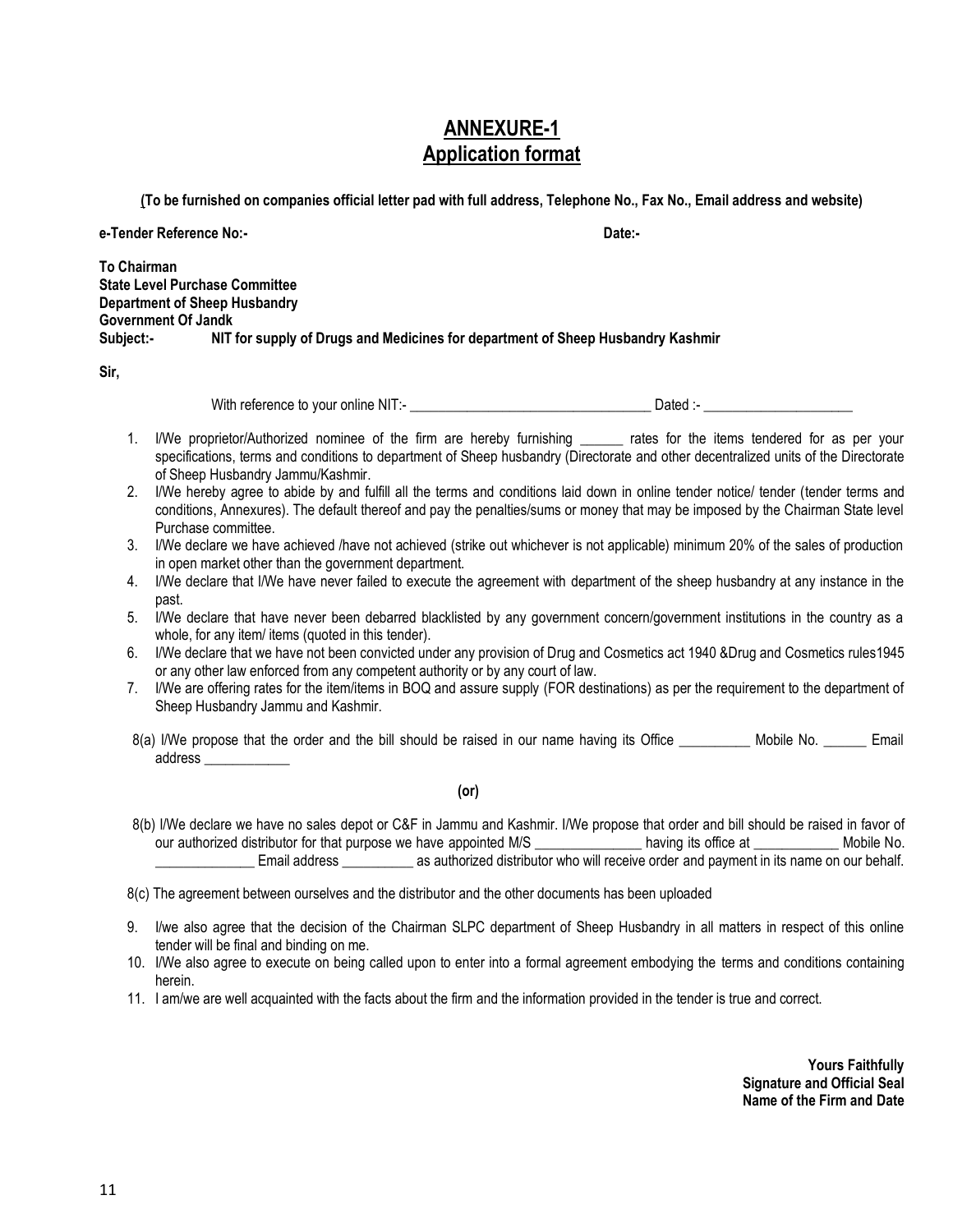#### **ANNEXURE – 2 CHECKLIST (Only original is required to be uploaded)**

| S.No.          | $(0, 0)$ original is required to be uploaded)<br><b>Name of the Documents</b>                                                                        | Yes/No                | Page No. |
|----------------|------------------------------------------------------------------------------------------------------------------------------------------------------|-----------------------|----------|
| 1              | Application Form Duly Signed whether uploaded<br>(Annexure 1)                                                                                        |                       |          |
| $\overline{c}$ | Check list duly signed whether uploaded<br>(Annexure 2)                                                                                              |                       |          |
| 3              | <b>Bid Deceleration</b><br>(Annexure 3a)                                                                                                             |                       |          |
| $\overline{4}$ | Certificate by C.A that the sale in the open market is more than 20%                                                                                 |                       |          |
|                | (Annexure 3b)                                                                                                                                        |                       |          |
| 5              | Documentary proof for Technical grade material in form of invoices                                                                                   |                       |          |
| 6              | Scanned original documents of latest(renewed) manufacturing license for the                                                                          |                       |          |
|                | products (drugs and medicines) /License Retention Fee Receipt                                                                                        |                       |          |
| $\tau$         | Scanned original certificates of Good Manufacturing practice from the drug                                                                           |                       |          |
|                | controlling authority conforming the revised scheduled M                                                                                             |                       |          |
| 8              | Original Performance certificate drug wise/Product Marketing certificate issued                                                                      |                       |          |
|                | by State Drug Control authority (Annexure 4)                                                                                                         |                       |          |
| 9              | Original Non-Convictioncertificate issued by the Drug controller of the                                                                              |                       |          |
|                | concerned state                                                                                                                                      |                       |          |
| 10             | Self Declaration of the Company Price list (Annexure 5)                                                                                              |                       |          |
| 11             | Self declaration in form an affidavit from class 1 magistrate/Notary that                                                                            |                       |          |
|                | company has neither been blacklisted nor suspended for the quoted items in the                                                                       |                       |          |
|                | past 3 years (Annexure 6)                                                                                                                            |                       |          |
| 12             | List of items quoted in the Excel sheet (Annexure 7)                                                                                                 |                       |          |
| 13             | Scanned original IT returns for Assessment years 2019-20, 2020-21, 2021-22                                                                           |                       |          |
|                | and Audited balance sheet for financial years 2018-19,2019-20 & 2020-21                                                                              |                       |          |
| 14             | Scanned Original PAN Card                                                                                                                            |                       |          |
| 15             | Scanned original certificate issued by the practicing CA stating average annual                                                                      |                       |          |
|                | turnover of the firm Annexure $8(a)$ and the Distributor $8(b)$                                                                                      |                       |          |
| 16             | Scanned Original document of GST and registration Certificate                                                                                        |                       |          |
| 18             | Valid exemption certificate issued under price preference rules and registration<br>certificate for MSE's/SSI units of UT J and K                    |                       |          |
| 19             | Scanned Original Drug Trade License, Pan Card.GST Registration of the<br>distributor                                                                 |                       |          |
| 20             | Authorized Distributor Certificate                                                                                                                   |                       |          |
| 21             | Self Declaration that no vigilance/CBI case is pending against the bidder                                                                            |                       |          |
| 22             | Tender Fee                                                                                                                                           |                       |          |
| 23             | Sample Analysis Report                                                                                                                               |                       |          |
| 24             | Self attested declaration that there is no regional sales depot/C&F agent( in<br>case of out of U.T Bidder who wishes to supply through distributor) |                       |          |
| 25             | Undertaking for presence in other states                                                                                                             |                       |          |
| 26             | Name and Specimen signature of the office of the company who is authorized                                                                           | Name:-                |          |
|                | to make correspondence                                                                                                                               |                       |          |
|                |                                                                                                                                                      |                       |          |
|                |                                                                                                                                                      | Specimen Signature :- |          |
|                |                                                                                                                                                      |                       |          |
|                |                                                                                                                                                      |                       |          |
|                |                                                                                                                                                      |                       |          |

**Note:- The above details have been checked by us and found correct.**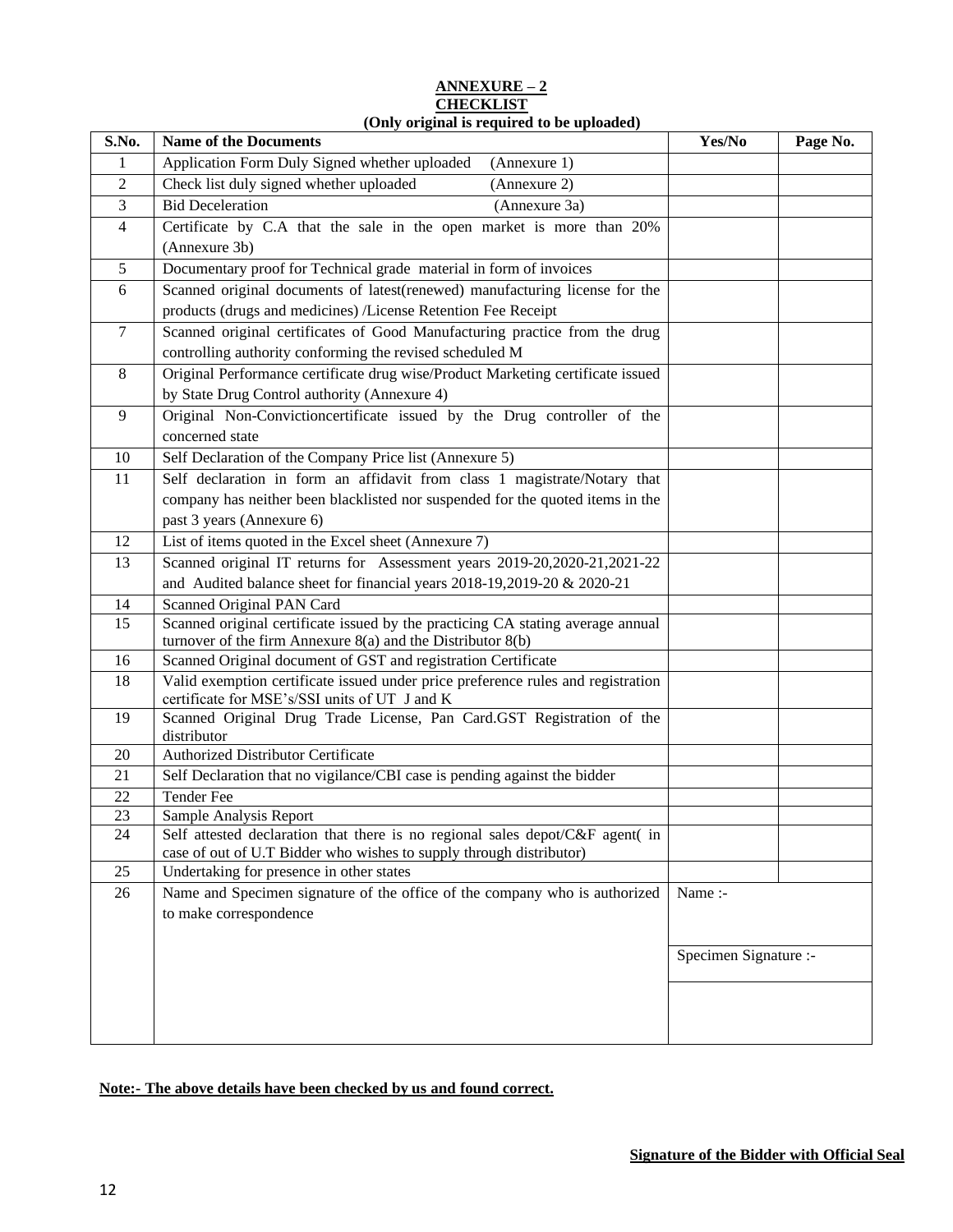## **ANNEXURE – 3 (a)**

## **BID DECLARATION**

**To The Chairman State level purchase committee Department of Sheep Husbandry department Kashmir Lal-Mandi Srinagar.**

**Sir,**

I/We understand that according to Finance department Civil Secretariat JandK Jammu Srinagar Circular No.FD-Codes/233/2021-02- 27 DATED:-10-02-2022 , bids must be supported by a bid security declaration. I/we declare that I/We may be disqualified from bidding if I/We are in breach of any obligation under the bid conditions that I/We:-

- 1. Have withdrawn/modified/amended/impaired or derogated for the tender during the bid validity specified in form of bid.
- 2. Fail or refuse to execute the contract.
- 3. Fail or refuse to furnish the performance security.

I/we solemnly declare that in case I/We withdraws/amends his /her tender or impairs or derogates from the tender in any respect within the validity of the tender I/we shall pay a penalty as decided by the SLPC towards the department.

**Witness 1**

**Witness 2**

**Seal and Signature of the Bidder**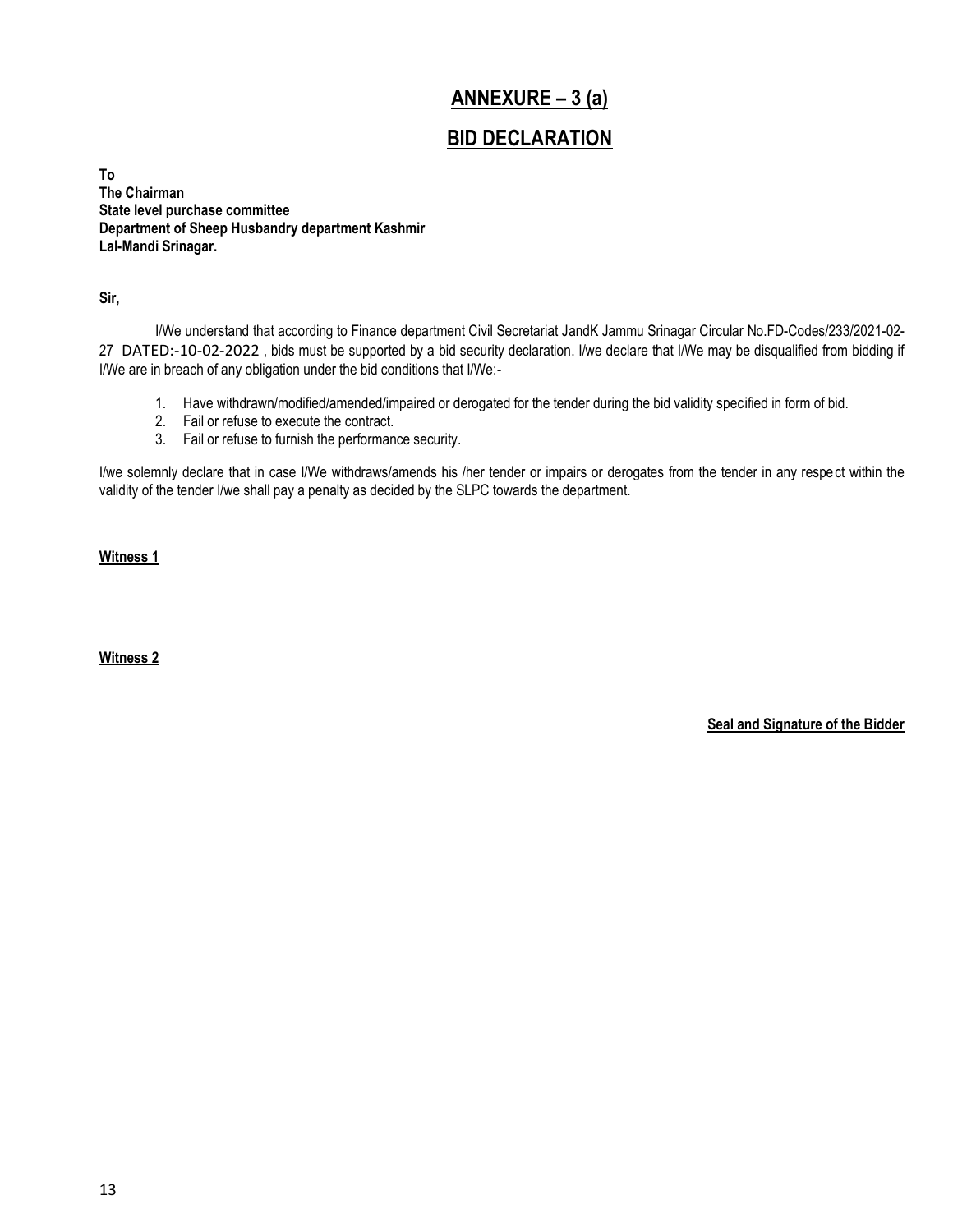## **Annexure 3 (b)**

### **CERTIFICATE FOR 20% SALES OUTSIDE THE GOVERNMENT DEPARTMENT**

#### **(Certificate from the Chartered Accountant firm on the official letter pad).**

This is to certify that having been examined the audited balance sheet and profit and loss accounts and other records of M/S \_\_\_\_\_\_\_\_\_\_\_\_\_\_\_\_\_\_\_\_\_\_\_\_\_\_\_\_\_\_\_\_\_\_\_\_\_\_\_\_\_\_\_\_ having its office \_\_\_\_\_\_\_\_\_\_\_\_\_\_\_\_\_\_\_\_\_\_\_\_\_\_\_\_\_\_\_\_\_\_\_\_\_\_\_\_\_\_\_\_\_\_\_\_\_\_\_\_\_\_\_\_\_\_\_\_\_\_.

It is certified that M/S \_\_\_\_\_\_\_\_\_\_\_\_\_\_\_\_\_\_\_\_\_\_\_\_\_\_\_\_\_\_\_\_\_\_\_\_\_\_\_\_\_\_\_\_\_\_\_\_\_\_\_\_\_\_\_\_\_\_ have achieved minimum 20% sales of the following product in the open market other than any government department for the year 2019-20, 2020-21.

| S.No | <b>Name of the Product</b> | % of open market sales |
|------|----------------------------|------------------------|
|      |                            |                        |
|      |                            |                        |

**Signature of the Chartered Accountant Signature of the Bidder with registration no. of the firm and official seal.**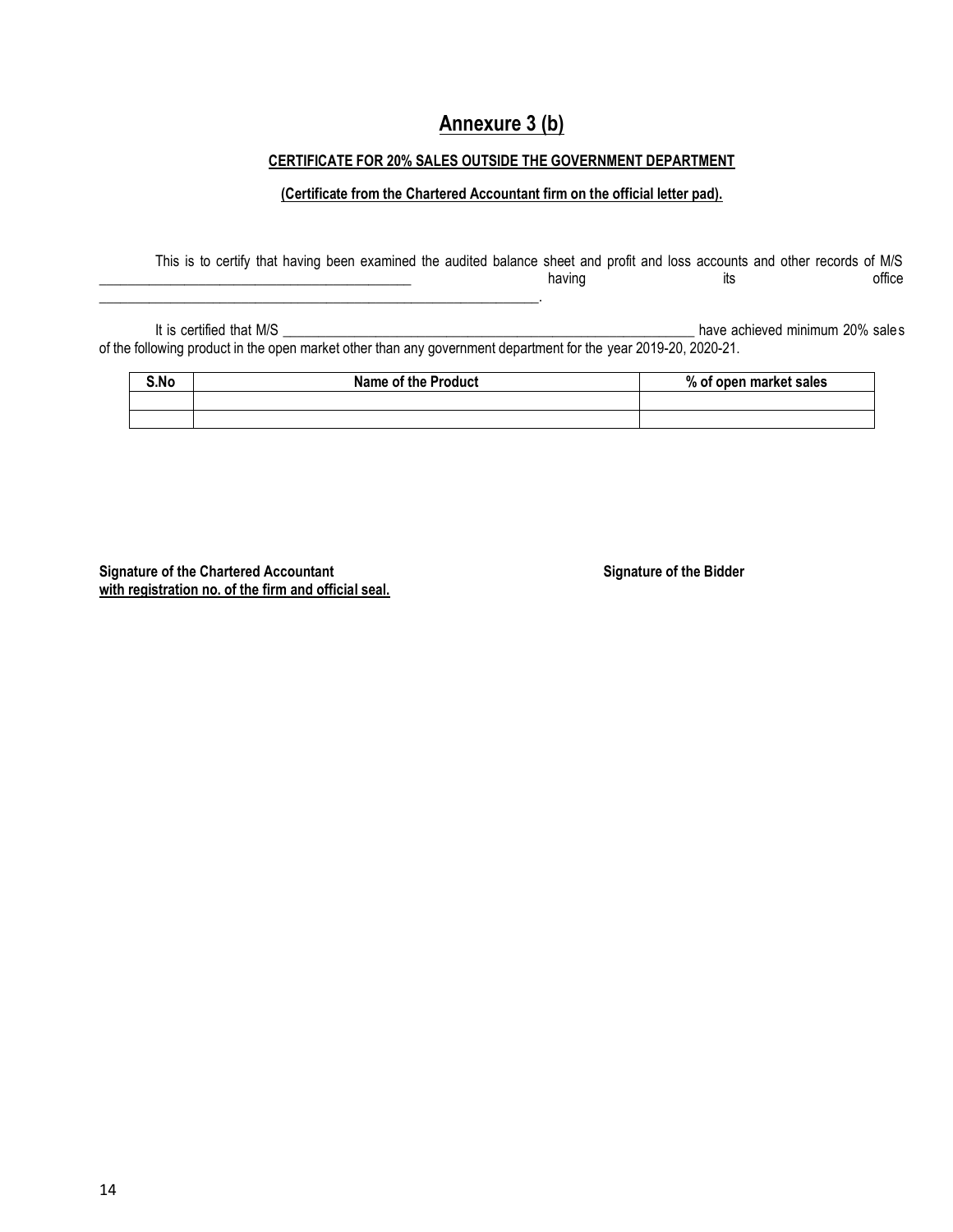# **ANNEXURE – 4**

#### **(For a period of last 3 years) Product Market Standing Certificate/ Performance Certificate**

### **Name and Address of the Manufacturer:-**

| S.No. | Name of the Product | Year | <b>Remarks of the Drug Controlling Authority</b> |
|-------|---------------------|------|--------------------------------------------------|
|       |                     |      |                                                  |
|       |                     |      |                                                  |

**Note:-**Bidder shall have to upload Product marketing certificate/Performance certificate in the format given by the Drug Controlling Authority. The above intended format of the certificate is simply to allow the bidder to mention on the left hand side of the products the Directorate Catalogue No. for each quoted Drug item.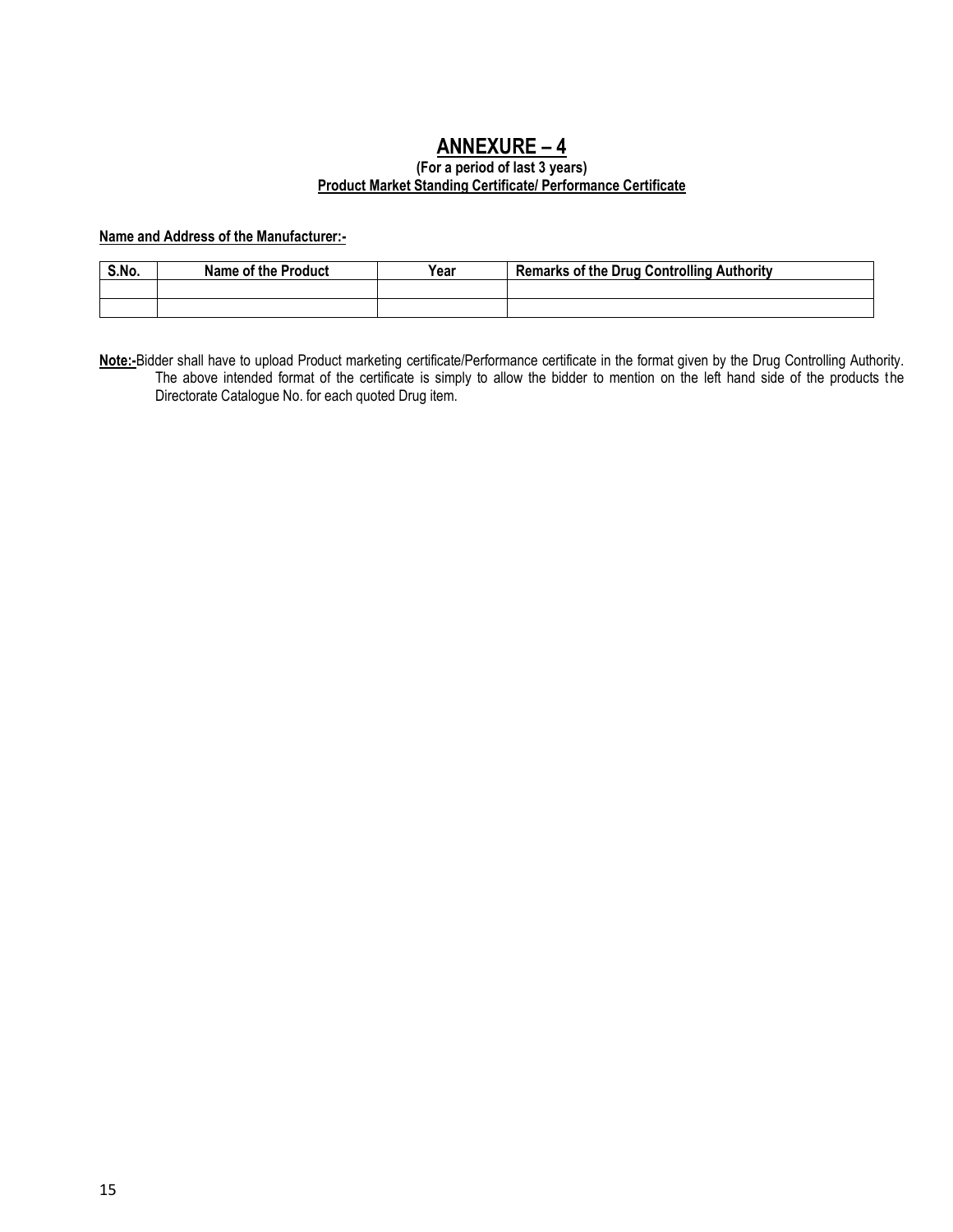# **ANNEXURE – 5**

## **PRICE LIST**

I/We the proprietor the authorized nominee of the firm submit the details of the company price of the drugs and medicines quoted in the tender:-

| . .  | NO.  | . (MRP) |
|------|------|---------|
|      | оошк | nce.    |
| S.NG | .    | л       |
|      |      |         |

**Signature and Seal of the Bidder**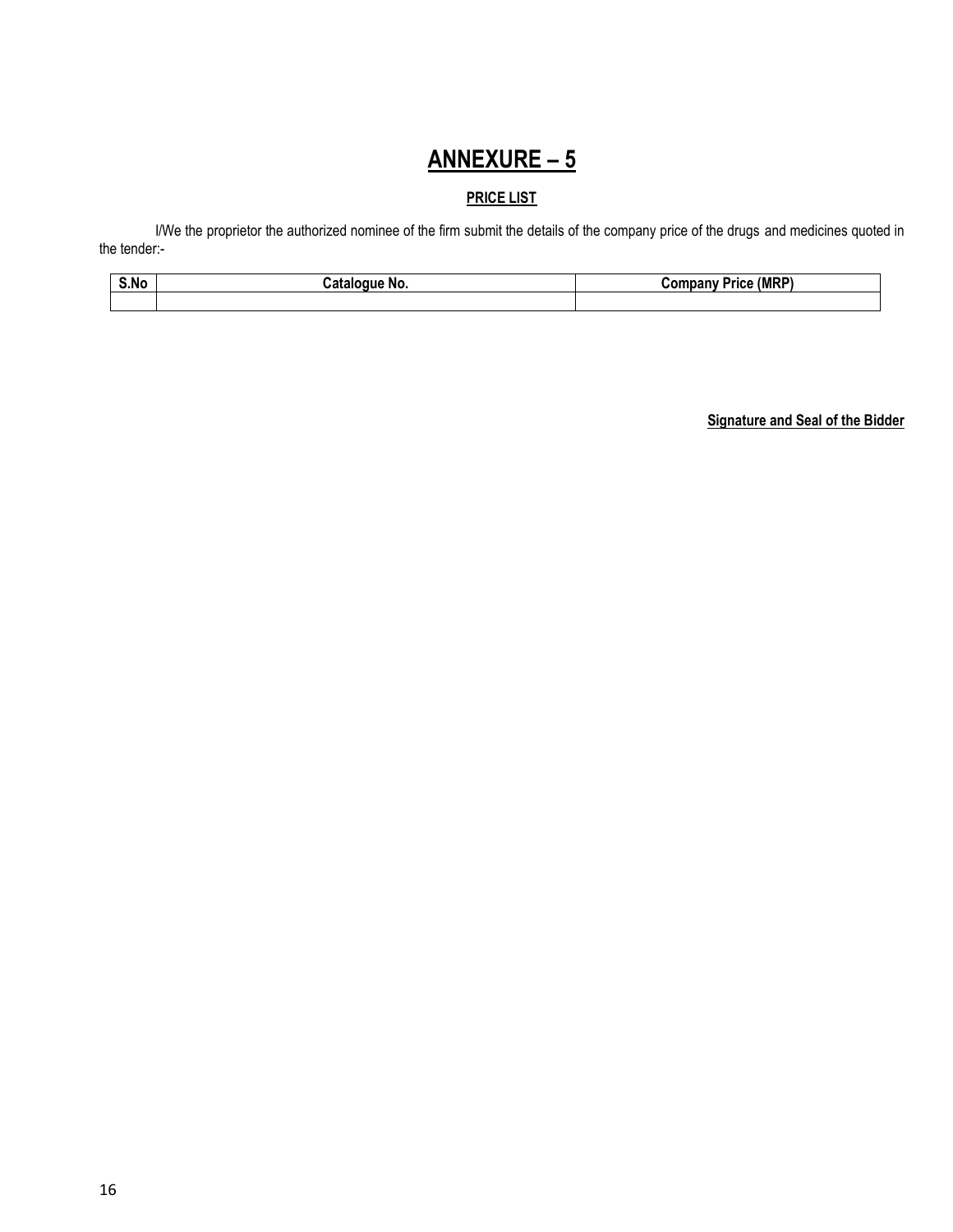## **ANNEXURE – 6 AFFIDAVIT DECLARATION**

- 1. I/We the proprietor/Authorized nominee's of the firm M/S \_\_\_\_\_\_\_\_\_\_\_\_\_\_ hereby declare our firm M/S \_\_\_\_\_\_\_\_\_\_\_\_\_\_\_\_ is neither blacklisted nor debarred from any Government authority in last 3 years from the date of affidavit.
- 2. The undersigned is also declaring that our firm M/S \_\_\_\_\_\_\_\_\_\_\_\_\_\_\_\_\_\_\_\_\_\_\_\_ is having \_\_\_\_\_ years of manufacturing and marketing experience
- 3. The undersigned understands and agrees that further qualifying information may be requested and agrees to furnish any such information at request to Chairman SLPC.
- 4. Certified that I have applied in the tender in the capacity of an individual/ as a partner of the firm and I have not applied severely for the same job.
- 5. I understand to certify that all the statements made in the attached documents are true and correct and if any declaration submitted is found/ascertain to be incorrect/fabricated/misinterpreted/ fraudulent etc accordingly tender will be liable to be cancelled/terminated immediately.
- 6. I/my firm/company understands and aggress that the ordering authority will be free to exercise the option of sending any number of samples at any point of time during the contract period collected randomly or on any complain to one or more approved laboratories/Govt. approved/NABL accredited laboratory.
- 7. I/my firm/Company shall be liable to be prosecuted under relevant section of Indian Penal Code 1860 along with Indian Information act 2008 and any other applicable law from time to time in addition to forfeiture of Security deposit in case of breach of contract at any point of time.

**Signatureand Seal of theBidder**

**Note: Declaration is to be submitted in form of an affidavit from First class magistrate or Notary**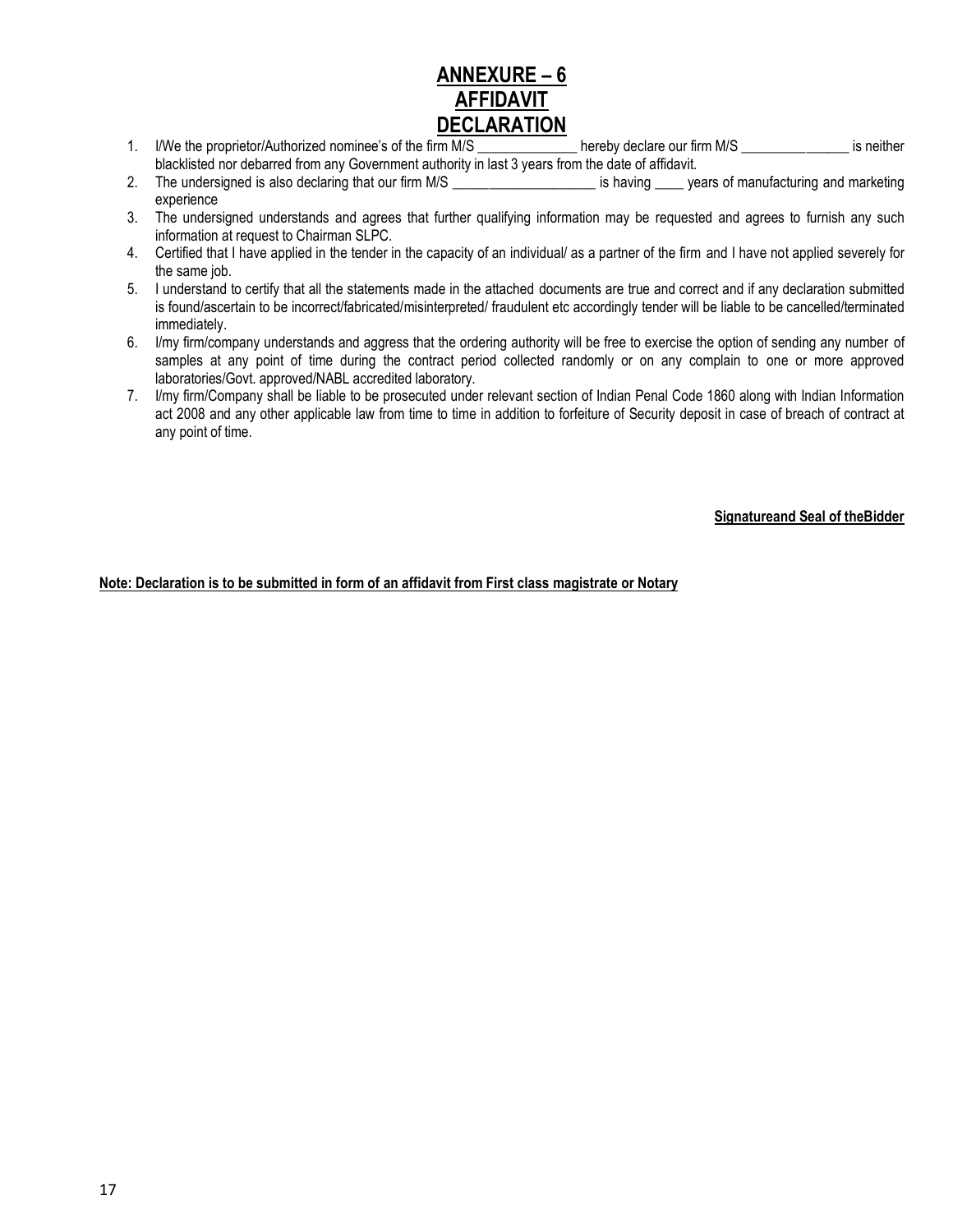# **ANNEXURE – 7**

## **List of items quoted in the excel sheet**

| S.<br>No | Group and<br>Item No.<br>as per<br>Catalogue | Nomenclatu<br>re with<br>description<br>as per<br>catalogue | <b>Manufacturi</b><br>ng License<br>No. with<br>validity<br>period | <b>Manufacturi</b><br>nglicense<br>with<br>uploaded<br>page No. | <b>GMP</b><br>Uploade<br>d Page<br>No. | Non-<br>Convicti<br>on<br>uploade<br>d page<br>No. | Performanc<br>e of the<br>productMar<br>ketscertifica<br>te Uploaded<br>Page No. | <b>Bran</b><br>d<br><b>Nam</b><br>e |
|----------|----------------------------------------------|-------------------------------------------------------------|--------------------------------------------------------------------|-----------------------------------------------------------------|----------------------------------------|----------------------------------------------------|----------------------------------------------------------------------------------|-------------------------------------|
|          |                                              |                                                             |                                                                    |                                                                 |                                        |                                                    |                                                                                  |                                     |

**Signature and Seal of the Bidder**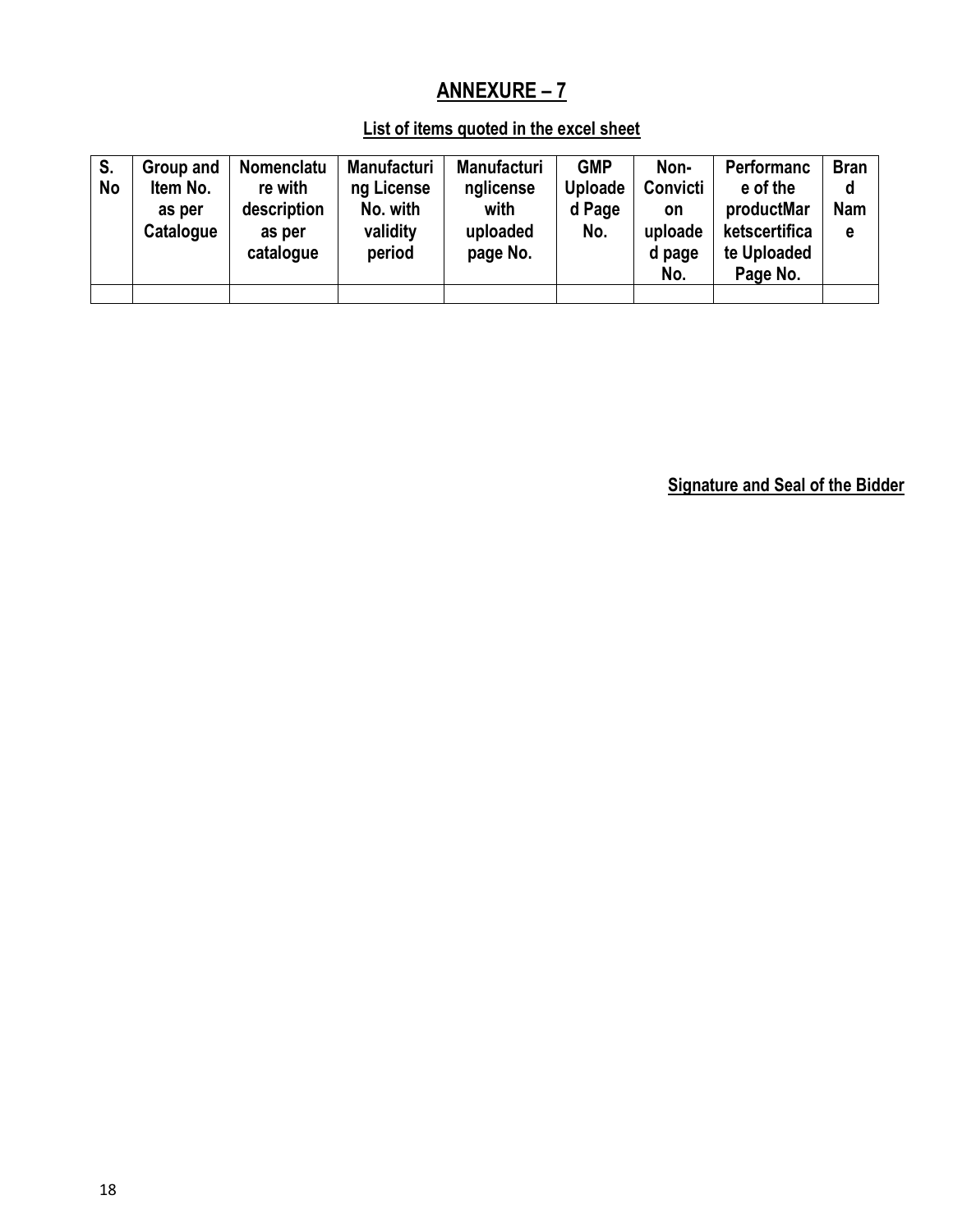## **ANNEXURE 8 (a)**

## **Annual turnover certificate (Bidder)**

It is certified that the annual turnover net of taxes of the firm for the financial year, 2018-19 is Rs. \_\_\_\_\_\_\_\_\_\_\_\_\_\_\_\_\_\_\_\_\_\_\_\_\_\_\_\_Crores,2019-20 is Rs. \_\_\_\_\_\_\_\_\_\_\_\_\_\_\_\_\_\_\_\_\_\_\_Crores\_\_&\_2020-21 is Rs. \_\_\_\_\_\_\_\_\_\_\_\_\_\_\_\_\_\_\_\_\_\_\_\_ Crores respectively ( as per profit and loss account and balance sheet of the firm).The turnover is in respect of medicines only.

**Signature of the Chartered Accountant Signature of the Distributor with registration no. of the firm and official seal.**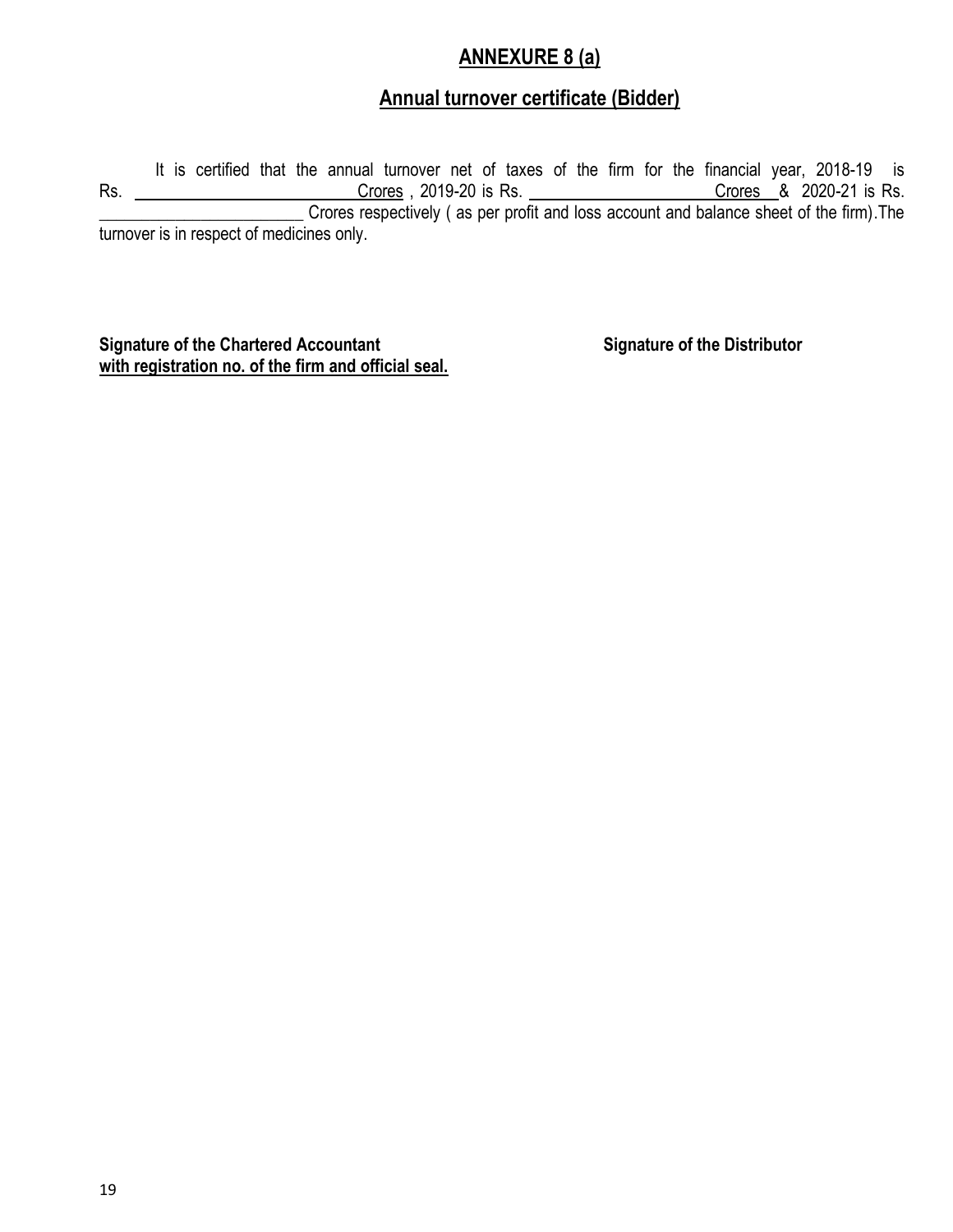## **ANNEXURE 8 (b)**

## **Annual turnover certificate (Distributor)**

## **(Certificate from the Chartered firm on the official letter pad of the Chartered Accountant)**

This is to certify that having been examined the audited balance sheet and profit and loss accounts and other records of<br>having its office at M/S and the set of the set of the set of the set of the set of the set of the set of the set of the set of the set of the set of the set of the set of the set of the set of the set of the set of the set of the set of the s \_\_\_\_\_\_\_\_\_\_\_\_\_\_\_\_\_\_\_\_\_\_\_\_\_\_\_\_\_\_\_\_\_\_\_\_\_\_\_\_\_\_\_\_\_\_\_\_\_\_\_\_\_\_\_\_\_\_\_\_\_\_\_\_\_\_\_ the annual turnover of the firm for the Financial year 2018-19 is Rs. \_\_\_\_\_\_\_\_\_\_\_\_\_\_\_\_\_\_Crores , 2019-20 is Rs: \_\_\_\_\_\_\_\_\_\_\_\_\_\_Crore and Financial year 2020-21 is Rs:\_\_\_\_\_\_\_\_\_\_ Crore.

**Signature of the Chartered Accountant Signature of the Distributor with registration no. of the firm and official seal.**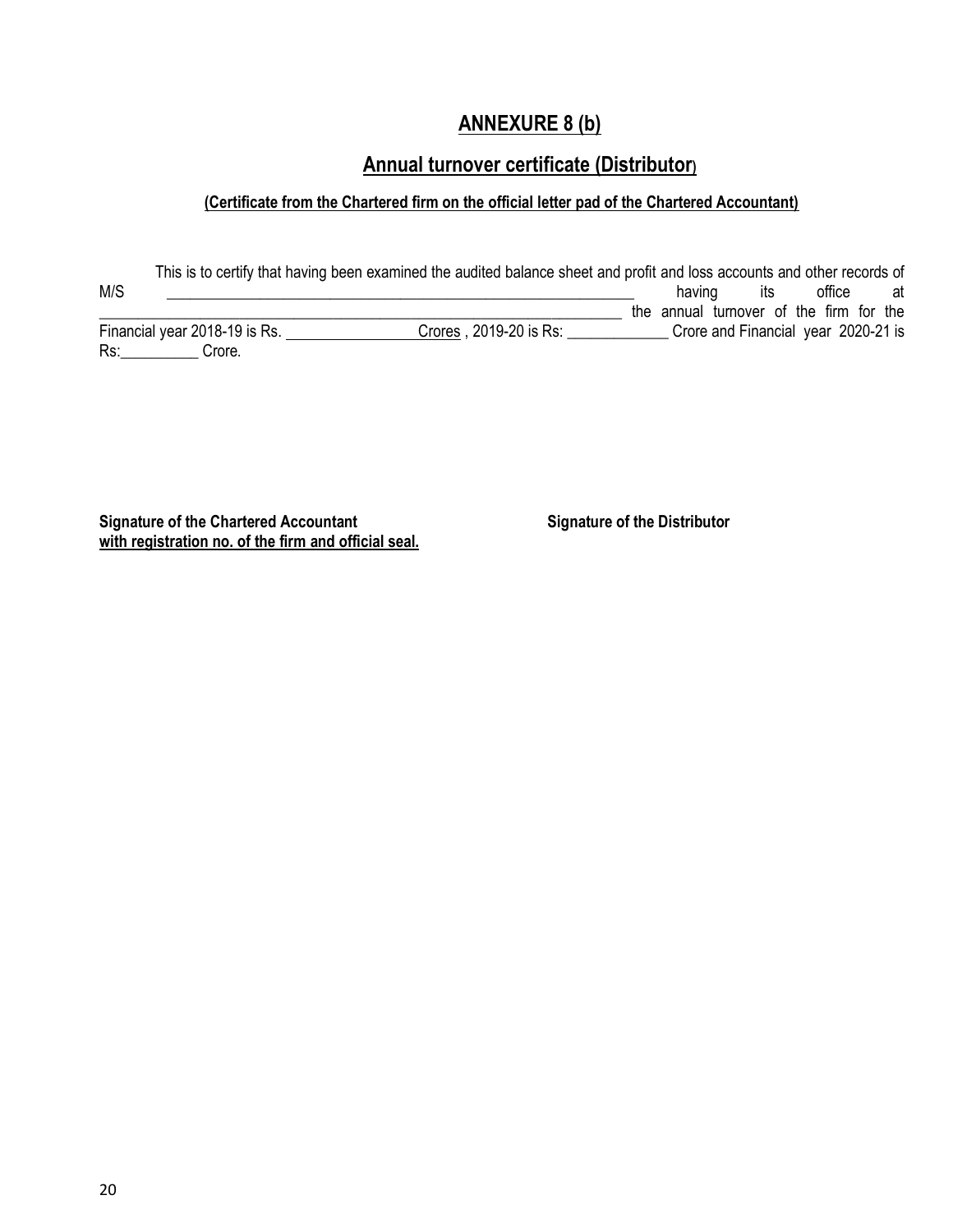# **Annexure-10 Group-A**

## **ECTO & ENDO PARACITIDAL DRUGS (DOSING, DIPPING & DRENCHING)**

| S.No./Item | Nomenclature with description                        | <b>Accounting Unit</b> | Packaging                     |
|------------|------------------------------------------------------|------------------------|-------------------------------|
| code       |                                                      |                        |                               |
| 1.         | Suspension containing: Closantel 15% w/v I.P         | 500ml                  | Plastic opaque bottle         |
| 2.         | Suspension containing: Morantel Citrate 3% w/v       | 500ml                  | Plastic opaque bottle         |
|            | I.P/B.P                                              |                        |                               |
| 3.         | Injectable: Each ml Cont. 10mg of Doramectin I.P/B.P | 10ml                   | Transparent glass vial        |
| 4.         | Injectable: Each ml Cont. 10mg of Doramectin I.P/B.P | $100$ ml               | Transparent glass vial        |
| 5.         | Injectable: Ivermectin 1% (10mg/ml) I.P/B.P          | $10 \text{ ml}$        | Transparent glass vial        |
| 6.         | Injectable: Ivermectin 1% (10mg/ml) I.P/B.P          | $100$ ml               | Transparent glass vial        |
| 7.         | Solution containing: Deltamethrin 1.25% w/v Solvent  | 500 ml                 | Aluminum bottle               |
|            | & Emulsifiers q.s I.P                                |                        |                               |
| 8.         | Suspension: Each ml contains Oxyclozanide-60 mg,     | 500 ml                 | Plastic opaque bottle         |
|            | Levamisole-30 mg I.P                                 |                        |                               |
| 9.         | Solution: Each ml contains Fenvalerate 200 mg I.P    | 1 litre                | Aluminum bottle               |
| 10.        | Solution: Each ml contains Amitraz Vet.125mg I.P/B.P | 1 litre                | Aluminum bottle               |
| 11.        | Solution: Each ml contains Amitraz Vet.125mg I.P/B.P | 500 ml                 | Aluminum bottle               |
| 12.        | Solution: Each ml contains Amitraz Vet.125mg I.P/B.P | 250 ml                 | Aluminum bottle               |
| 13.        | Powder containing: Amprolium HCl IP 20% w/w          | 150 gm sachet          | Aluminum foil lined multi     |
|            |                                                      |                        | layered paper sachet          |
| 14.        | Each Tab containing: Praziquantel 50 mg I.P/B.P      | $1x 4$ tab             | Strip                         |
| 15.        | Solution containing: Cypermethrin 10% w/v .I.P/B.P   | 1 litre                | Aluminum bottle               |
| 16.        | Solution containing: Cypermethrin 10% w/v .I.P/B.P   | 500 ml                 | Aluminum bottle               |
| 17.        | Solution containing: Cypermethrin 10% w/v .I.P/B.P   | 250 ml                 | Aluminum bottle               |
| 18.        | Suspension containing: Levamisole HCl IP 37.5 g/L    | $500$ ml               | Plastic opaque bottle         |
|            | Praziquantel 18.8g/L I.P/B.P                         |                        |                               |
| 19.        | Each litre of Suspension containing: Triclabendazole | 500 ml                 | Plastic opaque bottle         |
|            | 120g, Oxfendazole 45g, Selenium 1g I.P/B.P           |                        |                               |
| 20.        | Suspension containing Rafoxanide 3% I.P/B.P          | 500 ml                 | Plastic opaque bottle         |
| 21.        | Suspension containing Fenbendazole 10% w/v I.P       | 500 ml                 | Plastic opaque bottle         |
| 22.        | Suspension containing Albendazole 5% w/v I.P/B.P     | 1 litre                | Plastic opaque bottle         |
| 23.        | Suspension containing Fenbendazole 5% w/v,           | 500 ml                 | Plastic opaque bottle         |
|            | Levamisole 6.78% w/v, Selenium 1% w/v I.P/B.P        |                        |                               |
| 24.        | Suspension containing: Each ml contains Rafoxanide   | 500 ml                 | Plastic opaque bottle         |
|            | (vet) 125mg, Ivermectin (vet) 20 mg I.P/B.P          |                        |                               |
| 25.        | Injectable: Each ml contains Ivermectin 10 mg,       | 30 ml                  | <b>Transparent Glass Vial</b> |
|            | Closantel 50 mg, Propylene Glycol q.s. I.P/B.P       |                        |                               |
| 26.        | Injectable: Each ml contains Closantel sodium 50 mg, | $10 \text{ ml}$        | Plastic opaque bottle         |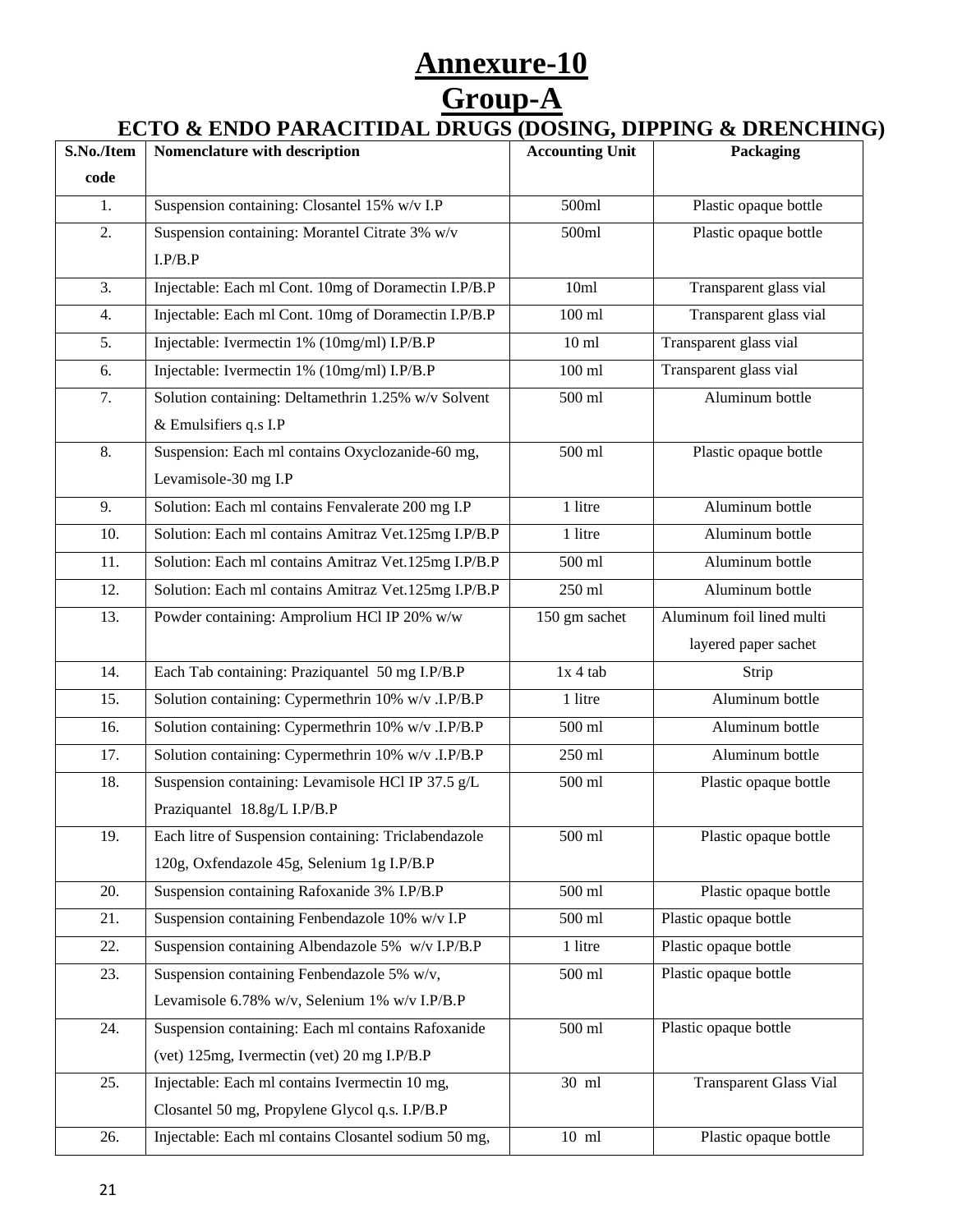|     | Cyanocobalamin (Vit. B12) 20mcg, Pyridoxine (Vit.    |                    |                                                   |
|-----|------------------------------------------------------|--------------------|---------------------------------------------------|
|     | B6) 10 mcg, Propylene Glycol q.s I.P/B.P             |                    |                                                   |
| 27. | Suspension containing Niclosamide 500 mg $\&$        | 500 ml             | Plastic opaque bottle                             |
|     | Albendazole 150 mg per 5 ml I.P/B.P                  |                    |                                                   |
| 28. | Suspension containing Triclabendazole $5\%$ +        | 500 ml             | Plastic opaque bottle                             |
|     | Ivermectin 0.1% I.P/B.P                              |                    |                                                   |
| 29. | Suspension containing Fenbendazole $1.5\%$ +         | 500 ml             | Plastic opaque bottle                             |
|     | Praziquantel 0.5% w/v I.P/B.P                        |                    |                                                   |
| 30. | Tab contains: Diethylcarbamazine citrate 100 mg      | $1 \times 10$ tabs | <b>Strips</b>                                     |
|     | I.P/B.P                                              |                    |                                                   |
| 31. | Tetramisole hydrochloride powder 10% IP/BP           | $100 \text{ gm}$   | Aluminum foil lined multi                         |
| 32. | Levamisole hydrochloride powder 15% IP/BP            | $100 \text{ gm}$   | layered paper sachet<br>Aluminum foil lined multi |
|     |                                                      |                    | layered paper sachet                              |
| 33. | Suspension containing: Closantel 50 mg, Abamectin 1  | 500 ml             | Plastic opaque bottle                             |
|     | mg                                                   |                    |                                                   |
| 34. | Each ml Oxfendazole IP vet 1.5%, Oxyclozanide 30%    | 1 litre            | Plastic opaque bottle                             |
| 35. | Suspension containing Ricobendazole $25mg +$         | 500 ml             | Plastic opaque bottle                             |
|     | Ivermectin 1 mg, Zinc Sulphate 20 mg                 |                    |                                                   |
| 36. | Each oral mouth dissolving strip contains Ivermectin | Pack of 10 strips  | <b>Strips</b>                                     |
|     | 10 <sub>mg</sub>                                     |                    |                                                   |
| 37. | Each 10 ml contains Triclabendazole 500mg,           | 500 ml             | Plastic opaque bottle                             |
|     | Albendazole 500 mg                                   |                    |                                                   |
| 38. | Each 5 ml Fenbendazole IP 250 mg, Rafoxanide IP 200  | 500 ml             | Plastic opaque bottle                             |
|     | mg                                                   |                    |                                                   |
| 39. | Each ml contains Rafoxanide IP 40 mg, Albendazole    | 500 ml             | Plastic opaque bottle                             |
|     | IP 50 mg                                             |                    |                                                   |
|     |                                                      |                    |                                                   |

# **GROUP – B ANTIBIOTICS & COMBINATION DRUGS**

| S.No./Item | Nomenclature with description                          | <b>Accounting Unit</b>  | Packaging                 |
|------------|--------------------------------------------------------|-------------------------|---------------------------|
| code       |                                                        |                         |                           |
| 1.         | Injectable: Each ml contains Oxytetracycline dihydrate | $30 \text{ ml}$         | Amber coloured glass vial |
|            | 200mg I.P/B.P                                          |                         |                           |
| 2.         | Injectable: Each ml contains Oxytetracycline           | $30 \text{ ml}$         | Amber coloured glass vial |
|            | hydrochloride 50mg I.P/B.P                             |                         |                           |
| 3.         | Injectable: Each ml contains Oxytetracycline           | $100 \text{ ml}$        | Amber coloured glass vial |
|            | hydrochloride 50mg I.P/B.P                             |                         |                           |
| 4.         | Injectable: (Streptomycin sulphate equivalent to 2.5g) | Powder in vial          | Transparent glass vial    |
|            | Procaine Penicillin G 15 lac IU, Penicillin G sodium   | $(2.5 \text{ gm vial})$ |                           |
|            | 5 lac IU LP/Vial                                       |                         |                           |
| 5.         | Injectable: Each ml contains Sulphadimidine 333 mg I.P | $100$ ml                | Amber coloured glass vial |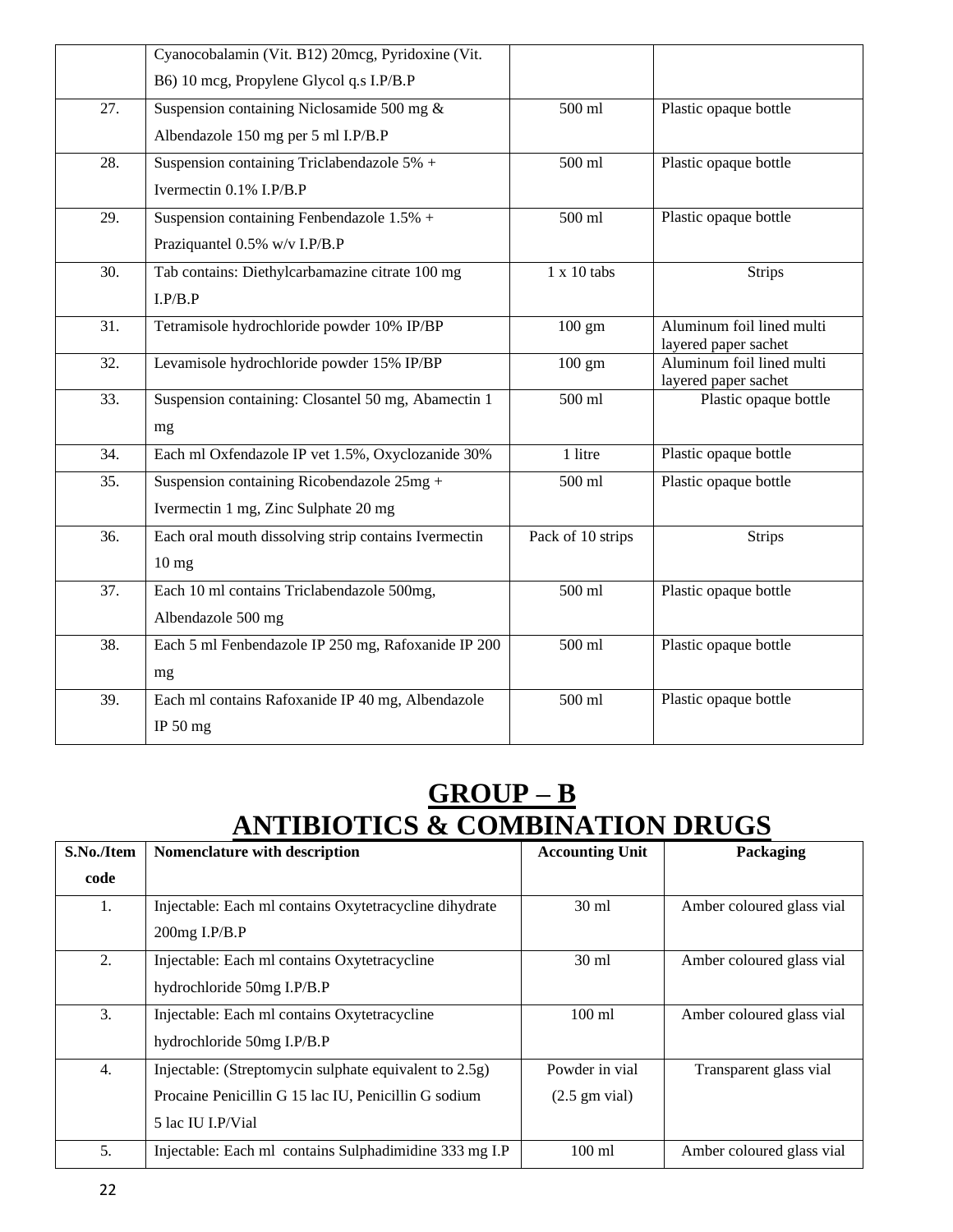| 6.  | Injectable: Each vial contains Ceftriaxone 1000mg             | 1gm vial             | Transparent glass vial        |
|-----|---------------------------------------------------------------|----------------------|-------------------------------|
|     | powder with sterile water for injection I.P                   |                      |                               |
| 7.  | Injectable: Each vial contains Ceftriaxone 500mg and          | 562.50 mg vial       | Transparent glass vial        |
|     | Tazobactam 62.50mg with sterile water for injection I.P       |                      |                               |
| 8.  | Injectable: Ciprofloxacin IP/BP 40mg/ml IP/BP                 | 30 ml                | Amber Coloured Glass Vial     |
| 9.  | Injectable: Each ml contains MarboFloaxcin 100mg,             | 30 ml                | Amber Coloured Glass Vial     |
|     | sterile water for inj.-Q.s I.P                                |                      |                               |
| 10. | Injectable: Each vial contains Amoxicillin 1 gm &             | $1.2$ gm             | Transparent glass vial        |
|     | Potassium Clavulanate equivalent to 200 mg of                 |                      |                               |
|     | Clavulanic acid I.P with sterile water for injection          |                      |                               |
| 11. | Each bolus Contains: Nitrofurazone 30 mg I.P, Urea 500        | 1x4 bolus            | Strip                         |
|     | mg I.P Metronidazole 100mg I.P/B.P                            |                      |                               |
| 12. | Injectable: Each ml contains Enrofloxacin Hydrochloride       | 30 ml                | Amber coloured glass bottle   |
|     | 100mg I.P                                                     |                      |                               |
| 13. | Each vial (Part A) contains Cefquinome sulphate eq. to        | 500 mg with water    | Amber coloured glass bottle   |
|     | Cefquinome 500mg solvent for Cefquinome for                   |                      |                               |
|     | injection 15 ml vial Part (B) Each ml contains Sodium         |                      |                               |
|     | Bicarbonate IP 16 mg water for injections IP q.s              |                      |                               |
| 14. | Each bolus contains Ofloxacin -1000mg Orindazole -            | 1x4 bolus            | Strip                         |
|     | 2500 mg Loperamide-7.5 mg I.P                                 |                      |                               |
| 15. | Ointment containing: Gentamicin Sulphate Cream 0.1%           | 50gm tube            | Tube                          |
|     | $w/v$ I.P/B.P                                                 |                      |                               |
| 16. | Powder: Each gm. Containing Neomycin sulphate 5 mg,           | $10 \text{ gm}$      | Aluminum foil lined multi     |
|     | Zinc Bacitracin 250 IU, Sulfacetamide 60 mg IP/BP             |                      | layered paper sachet          |
| 17. | Injectable: Fortified Procaine Penicillin 20 lac              | Powder in vial (20   | Transparent glass vial        |
|     | international units (I.U)Procaine Penicillin G 15 lac IU,     | lac IU)              |                               |
|     | Penicillin G Sodium 5 lac international units per vial        |                      |                               |
|     | (Powder) I.P                                                  |                      |                               |
| 18. | Each bolus contains Sulphadimidine 3gm IP/BP                  | 1 strip containing 4 | Strip                         |
|     |                                                               | bolus                |                               |
| 19. | Injectable: Ceftriaxone 500mg powder IP                       | 500 mg vial          | <b>Transparent Glass Vial</b> |
| 20. | Oral suspension containing: (Ciprofloxacin $100 \text{ mg} +$ | 60 ml bottle         | <b>Amber Coloured Plastic</b> |
|     | Ornidazole 200 mg) / 5 ml IP/BP                               |                      | <b>Bottle</b>                 |
| 21. | Injectable: Levofloxacin 100mg/ml I.P/B.P                     | 50 ml vial           | Amber Coloured Glass Vial     |
| 22. | Injectable: Enrofloxacin I.P 200 mg long acting Benzyl        | $50$ ml              | Amber Coloured Glass Vial     |
|     | Alcohol I.P 1.5% w/v                                          |                      |                               |
| 23. | Injectable Gentamicin Sulphate 40mg/ml I.P/B.P                | 30 ml vial           | Amber coloured glass vial     |
| 24. | Injection Tylosin 50 mg/ml I.P/B.P                            | 30 ml vial           | Transparent glass vial        |
| 25. | Injection Ceftiofur sodium 500mg with sterile water           | 500 mg               | Transparent glass vial        |
| 26. | Injectable: Each ml contains Sulphadiazine 200 mg &           | 30 ml vial           | Amber coloured glass vial     |
|     | Trimethoprim 40 mg I.P/B.P                                    |                      |                               |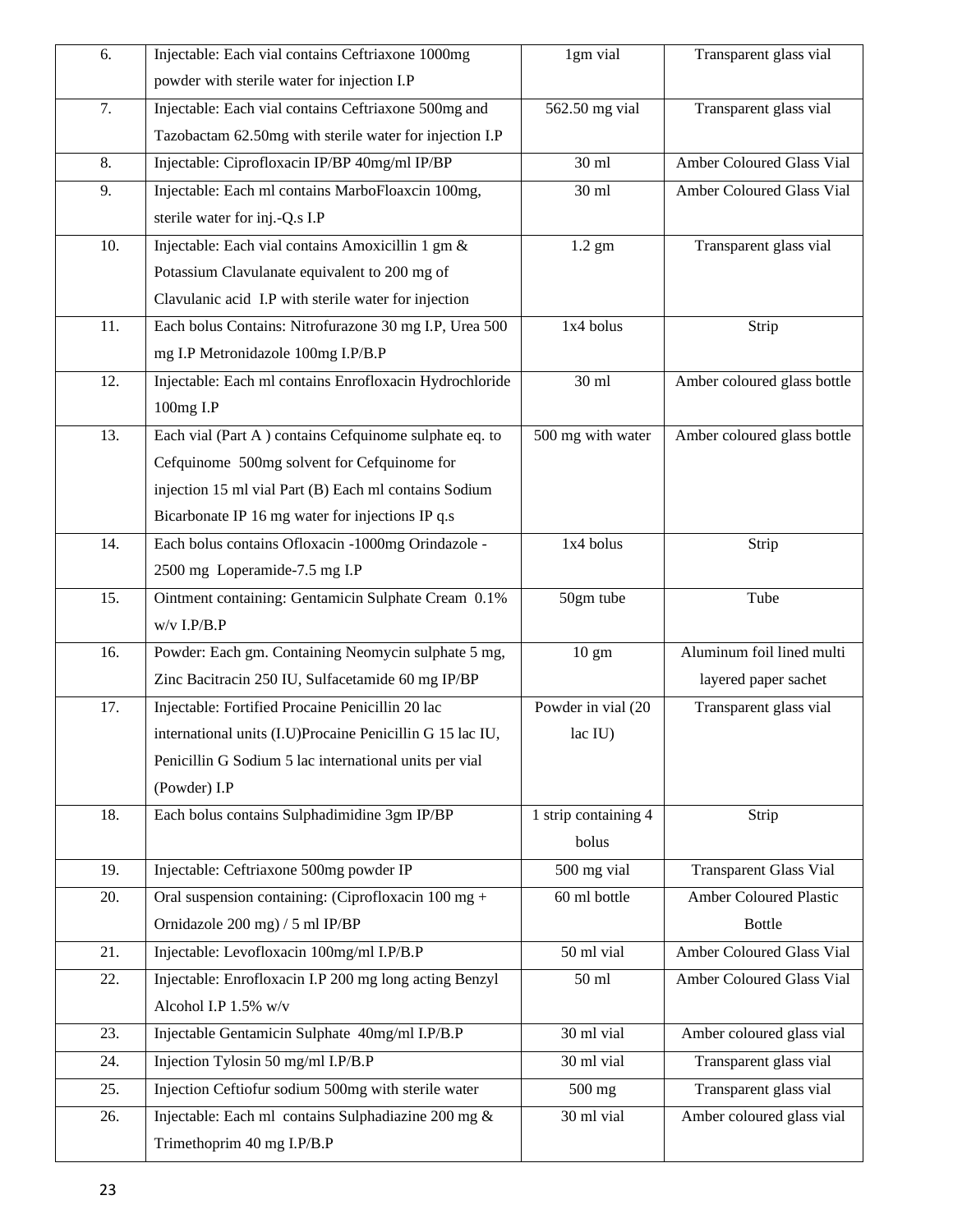# **GROUP –C**

| ANALGESICS/ANTISTAMINICS/ANTIPYRETICS/CORTICOSTERIODS |                                                           |                        |                           |  |  |
|-------------------------------------------------------|-----------------------------------------------------------|------------------------|---------------------------|--|--|
| S.No./Item                                            | Nomenclature with description                             | <b>Accounting Unit</b> | Packaging                 |  |  |
| Code                                                  |                                                           |                        |                           |  |  |
| 1.                                                    | Injectable: Each ml contains Flunixin Meglumine 50 mg     | 30 ml vial             | Transparent/ Amber glass  |  |  |
|                                                       | I.P/B.P                                                   |                        | vial                      |  |  |
| 2.                                                    | Injectable: Each ml contains Flunixin Meglumine 50 mg     | 20 ml vial             | Transparent/ Amber glass  |  |  |
|                                                       | I.P/B.P                                                   |                        | vial                      |  |  |
| $\overline{3}$ .                                      | Injectable: Each ml contains Tolfenmic acid 40 mg I.P/B.P | 30 ml                  | Transparent/ Amber glass  |  |  |
|                                                       |                                                           |                        | vial                      |  |  |
| 4.                                                    | Injectable: Each ml contains Meloxicam 5mg +              | 30 ml vial             | Amber coloured glass vial |  |  |
|                                                       | Paracetamol 150 mg I.P/B.P                                |                        |                           |  |  |
| 5.                                                    | Injectable: Each ml contains Dexamethasone 4mg I.P/B.P    | 5 ml vial              | Amber coloured glass vial |  |  |
| 6.                                                    | Injectable: Each ml contains Chlorpheniramine Maleate     | 30 ml vial             | Amber coloured glass vial |  |  |
|                                                       | 10mg I.P/B.P                                              |                        |                           |  |  |
| 7.                                                    | Injectable: Each ml contains Pheniramine Maleate 22.75    | $10 \text{ ml}$        | Amber coloured glass vial |  |  |
|                                                       | mg I.P/B.P                                                |                        |                           |  |  |
| 8.                                                    | Injection Meloxicam: Each ml contains 5 mg/ml I.P/B.P     | 30 ml vial             | Amber coloured glass vial |  |  |
| 9.                                                    | Injectable: Paracetamol 150 mg Nimuslide 100 mg I.P/B.P   | 30 ml                  | Amber coloured glass vial |  |  |
| 10.                                                   | Each 5 ml contains: Diphenhydramine hydrochloride IP 8    | $100$ ml               | <b>Plastic Bottle</b>     |  |  |
|                                                       | mg, Bromhexine hydrochloride IP 4 mg, Ammonium            |                        |                           |  |  |
|                                                       | chloride IP 100mg, Sodium citrate IP 50 mg                |                        |                           |  |  |
| 11.                                                   | Injectable: Paracetamol 150 mg IP/BP                      | 30 ml                  | Transparent/ Amber glass  |  |  |
|                                                       |                                                           |                        | vial                      |  |  |
| 12.                                                   | Injectable: Mefenamic acid 50mg/ml + Paracetamol 50       | $100$ ml               | Transparent/ Amber glass  |  |  |
|                                                       | mg/ml                                                     |                        | vial                      |  |  |

# **GROUP – D&E**

| ANTISEPTICS/DISINFECTANTS/LAXATIVES/DRESSING MATERIALS/ANTI DIAHORREAL/ANTI |                                                                      |               |                |  |
|-----------------------------------------------------------------------------|----------------------------------------------------------------------|---------------|----------------|--|
| <b>BLOAT/ANTI SPASMODICS/INFUSION FUILDS</b>                                |                                                                      |               |                |  |
| S.No./Item                                                                  | <b>Accounting Unit</b><br>Packaging<br>Nomenclature with description |               |                |  |
| Code                                                                        |                                                                      |               |                |  |
|                                                                             | Solution containing: Chlorhexidine Gluconate 1.5% v/v                | 500 ml bottle | Plastic bottle |  |
|                                                                             | Cetrimide solution $3\%$ w/v I.P/B.P                                 |               |                |  |
| $\mathfrak{D}$                                                              | Each 15 ml contains: -Liq. Paraffin 3.75 ml                          | 450 ml bottle | Plastic bottle |  |
|                                                                             | Milk of Magnesia 11.25 ml I.P/B.P                                    |               |                |  |
| 3                                                                           | Antiseptic Handrub containing 2.5% v/v Chlorhexidine                 | $500$ ml with | Plastic bottle |  |
|                                                                             | gluconate solution IP 0.5% w/v Triclosan 50% v/v Isopropyl           | dispenser     |                |  |
|                                                                             | alcohol (2-Propanol) IP 25% v/v N-Propanol (1- Propanol)             |               |                |  |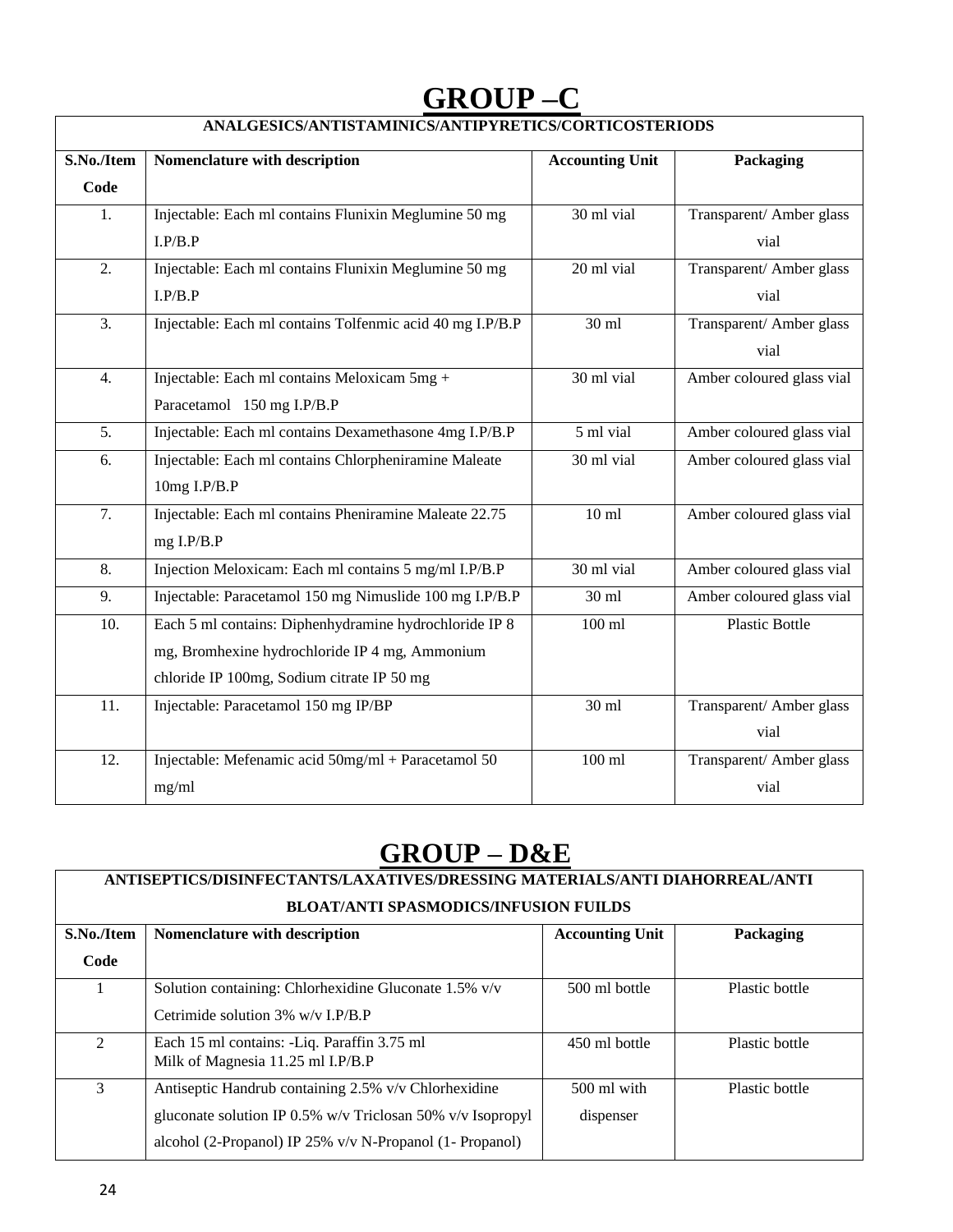|                | BP skin emollients perfume I.P/B.P                          |                 |                               |
|----------------|-------------------------------------------------------------|-----------------|-------------------------------|
| $\overline{4}$ | Oral Suspension containing: Dimethicone (Simethicone) 1%    | $100$ ml        | Plastic bottle                |
|                | $w/v$ Dil oil 0.5% $w/v$ I.P/B.P                            |                 |                               |
| 5              | Liquid: Each 10 ml contains dried Aluminium hydroxide IP    | $100$ ml        | Plastic bottle                |
|                | 600 mg, Magnesium hydroxide IP 300 mg, Simethicone IP       |                 |                               |
|                | 400 mg, Sorbitol solution 70% Ip (Non crystallizing 100 mg, |                 |                               |
|                | Dill oil 50 mg, flavoured base q.s. colour Erythrosine)     |                 |                               |
|                | I.P/B.P                                                     |                 |                               |
| 6              | Injectable: Atropine sulphate 1mg/ml I.P/B.P                | 10 ml vial      | <b>Transparent Glass Vial</b> |
| 7              | Inj. Dicyclomine Hydrochloride 10mg IP/BP                   | $30 \text{ ml}$ | <b>Transparent Glass Vial</b> |
| 8              | Injectable Calcium Borogluconate 25% w/v, Magnessium        | 450 ml bottle   | Plastic/Glass Bottle          |
|                | hypophosphide 5% w/v, Dextrose anhydrous 20% w/v            |                 |                               |
|                | IP/BP                                                       |                 |                               |
| 9              | Injectable Dextrose 5 % & Sodium Chloride 0.9 % IP/BP       | 500 ml bottle   | <b>Plastic Bottle</b>         |
| 10             | Injectable Sodium Chloride 0.9 % IP/BP                      | 500 ml bottle   | <b>Plastic Bottle</b>         |
| 11             | Injectable Ringer lactate IP/BP                             | 500 ml bottle   | <b>Plastic Bottle</b>         |
| 12             | Injectable Dextrose 10% IP/BP                               | 500 ml bottle   | <b>Plastic Bottle</b>         |

# **GROUP – F**

| <b>OTHER MISCELLENOUS DRUGS &amp; HORMONES</b> |                                        |                        |                        |
|------------------------------------------------|----------------------------------------|------------------------|------------------------|
| S.No./Item                                     | Nomenclature with description          | <b>Accounting Unit</b> | Packaging              |
| Code                                           |                                        |                        |                        |
| 1.                                             | Injectable: Frusamide IP/BP 50 mg/ml   | 10 <sub>ml</sub>       | Glass Vial             |
| 2.                                             | Injectable: Oxytocin 5.0 IU/ml I.P/B.P | $1 \text{ ml}$         | Glass Vial             |
| 3.                                             | Sodium Thiosulphate Powder I.P/B.P     | $500 \text{ gm}$       | Plastic bottle         |
| $\overline{4}$ .                               | Methylene Blue-1% I.P/B.P              | $100$ ml               | Transparent glass vial |
| 5.                                             | Lignocaine 2% I.P/B.P                  | 30 ml vial             | Transparent glass vial |

# **GROUP – G**

| <b>INDIGENIOUS/HERBAL DRUGS (SAMPLE BASED)</b> |                                                         |                   |                                   |
|------------------------------------------------|---------------------------------------------------------|-------------------|-----------------------------------|
| S.No./Item                                     | Nomenclature with description                           | <b>Accounting</b> | Packaging                         |
| Code                                           |                                                         | Unit              |                                   |
| 1.                                             | Herbal/Ayurvedic appetite stimulant $&$ Digestive Tonic | 200 gm packet     | Aluminum foil lined multi layered |
|                                                |                                                         |                   | sachet                            |
| 2.                                             | Herbal/Ayurvedic appetite stimulant & Digestive Tonic   | 50 gm packet      | Aluminum foil lined multi layered |
|                                                |                                                         |                   | sachet                            |
| 3.                                             | Herbal/Ayurvedic Expectorant powder for respiratory     | $200 \text{ gm}$  | Aluminum foil lined multi layered |